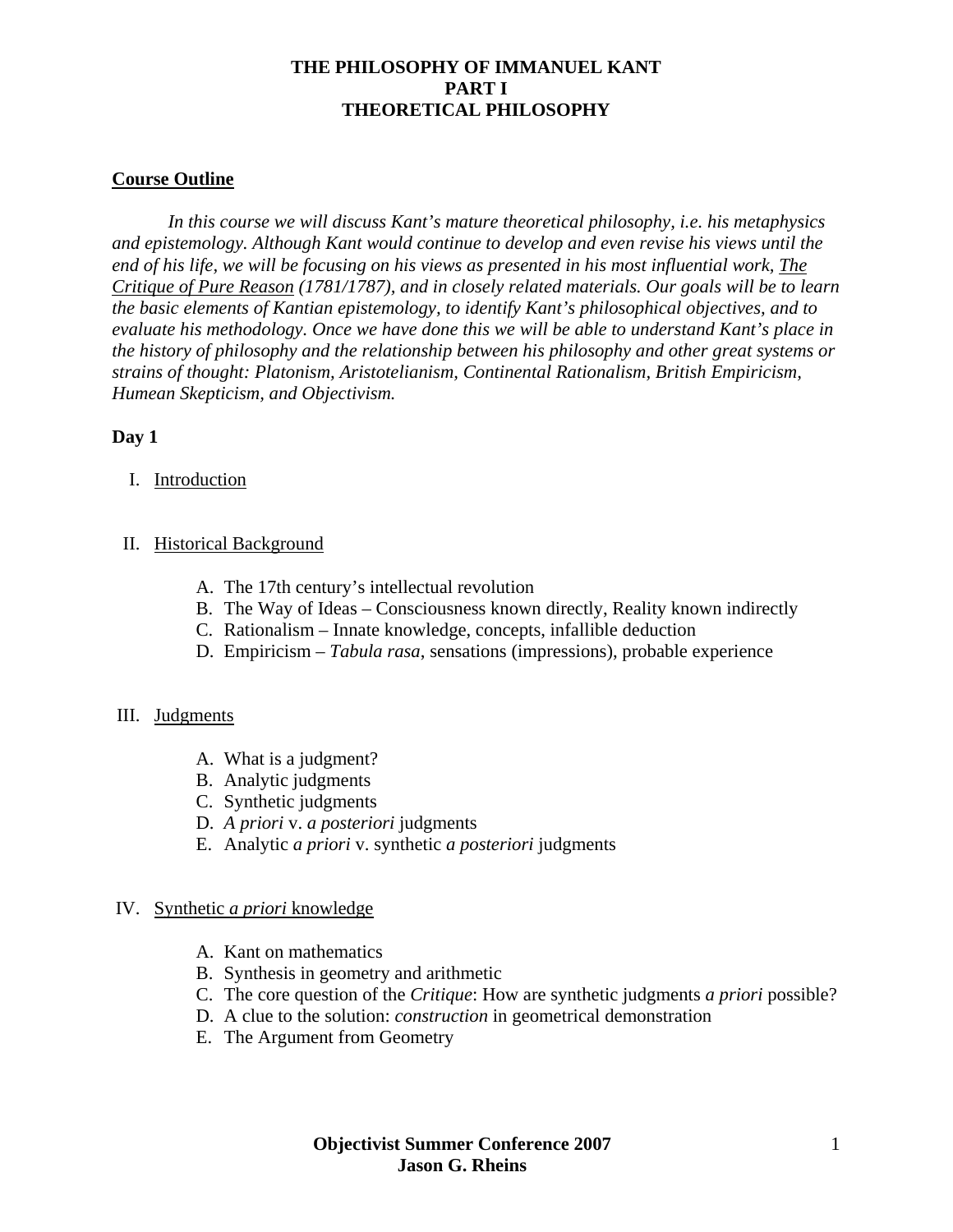# V. The Copernican Revolution

- A. *A priori* grounds for synthesis
- B. Space and Time as forms of experience
- C. Consciousness as the only object and the only standard of knowledge
- D. The abandonment of the quest for reality
- E. The restriction of knowledge to experience, the limits of representation

#### VI. Transcendental Idealism

- A. The ideality of Space & Time
- B. The world of experience as mere appearances (phenomena)
- C. Things in themselves as unknowable postulates of thought (noumenal)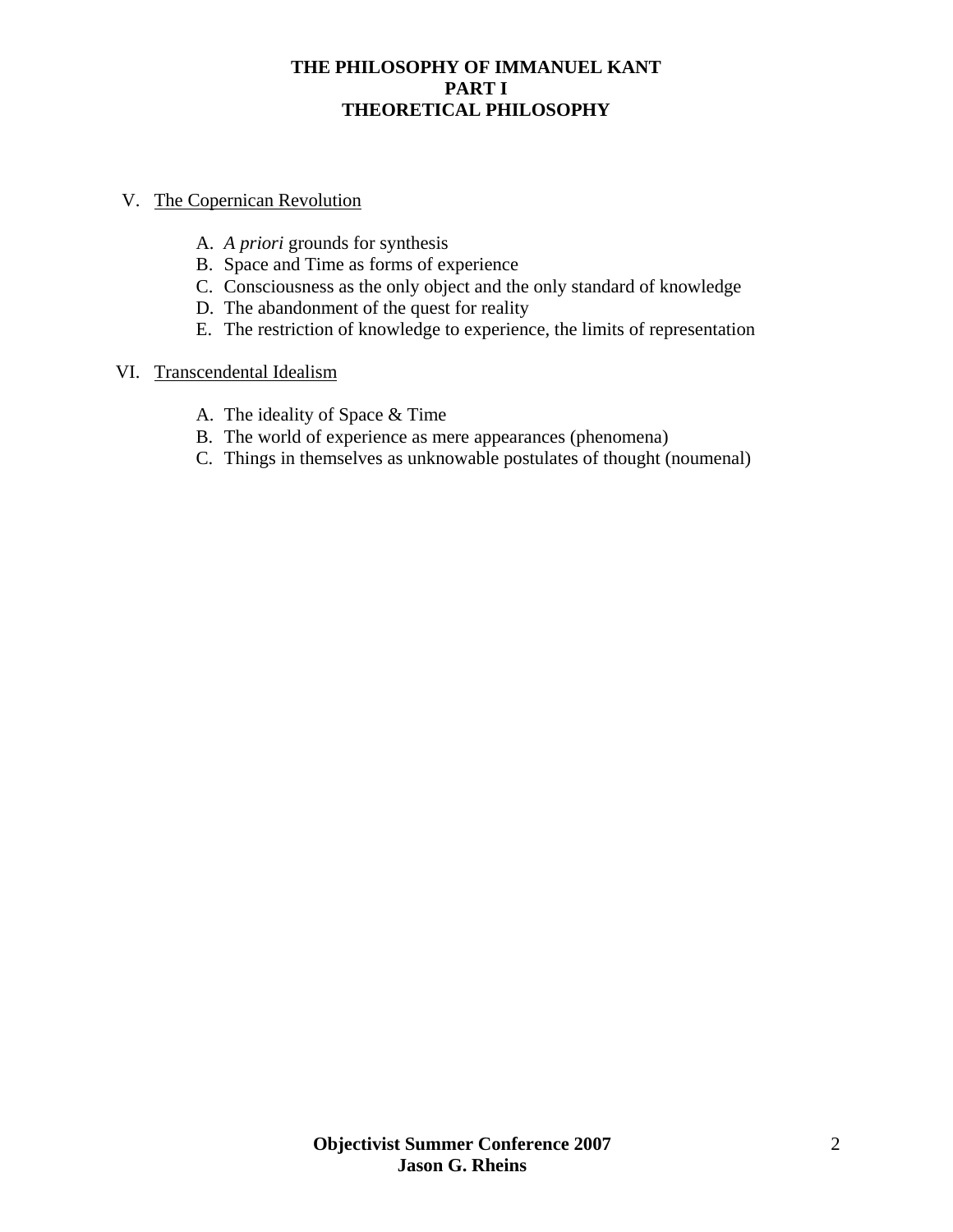# **Day 2 – Concepts and Method in Transcendental Idealism**

## I. Recap of Day 1

- A. Synthetic *a priori* judgments
- B. Space and time as forms of experience
- C. Idealism and the Copernican Revolution
- D. Limits of Representation

## II. The Forms of Representation – The Three Faculties

- A. Intuitions of Sensibility
- B. Concepts and Judgments of the Understanding
- C. Ideas of Reason To be considered in day 3

#### III. The Forms of Representation – Intuitions (Transcendental Aesthetic)

- A. Sensibility
- B. Immediate (vs. mediate) Representations
- C. Receptive (Receptivity v. Spontaneity)
- D. Intellectual Intuition as a god-like ideal, recap of the limits of representation
- E. Space and Time as the *forms* of sensibility or *a priori* intuitions

#### IV. The Forms of Representation – Concepts and Judgments (Transcendental Analytic)

- A. Intelligibility
- B. Mediate Concepts are of concepts or intuitions
- C. Spontaneous
- D. The Categories as *a priori* concepts

#### V. The Categories (Analytic of Concepts)

- A. *A priori* concepts as the grounds for *possible objects of experience*
- B. What is "experience" and why does it require "objects"?
- C. Concepts as rules yielding judgments, Categories as yielding forms of judgment
- D. The Table of the Forms of Judgment and the "Metaphysical Deduction"
- E. The Categories and Kant's penchant for patterns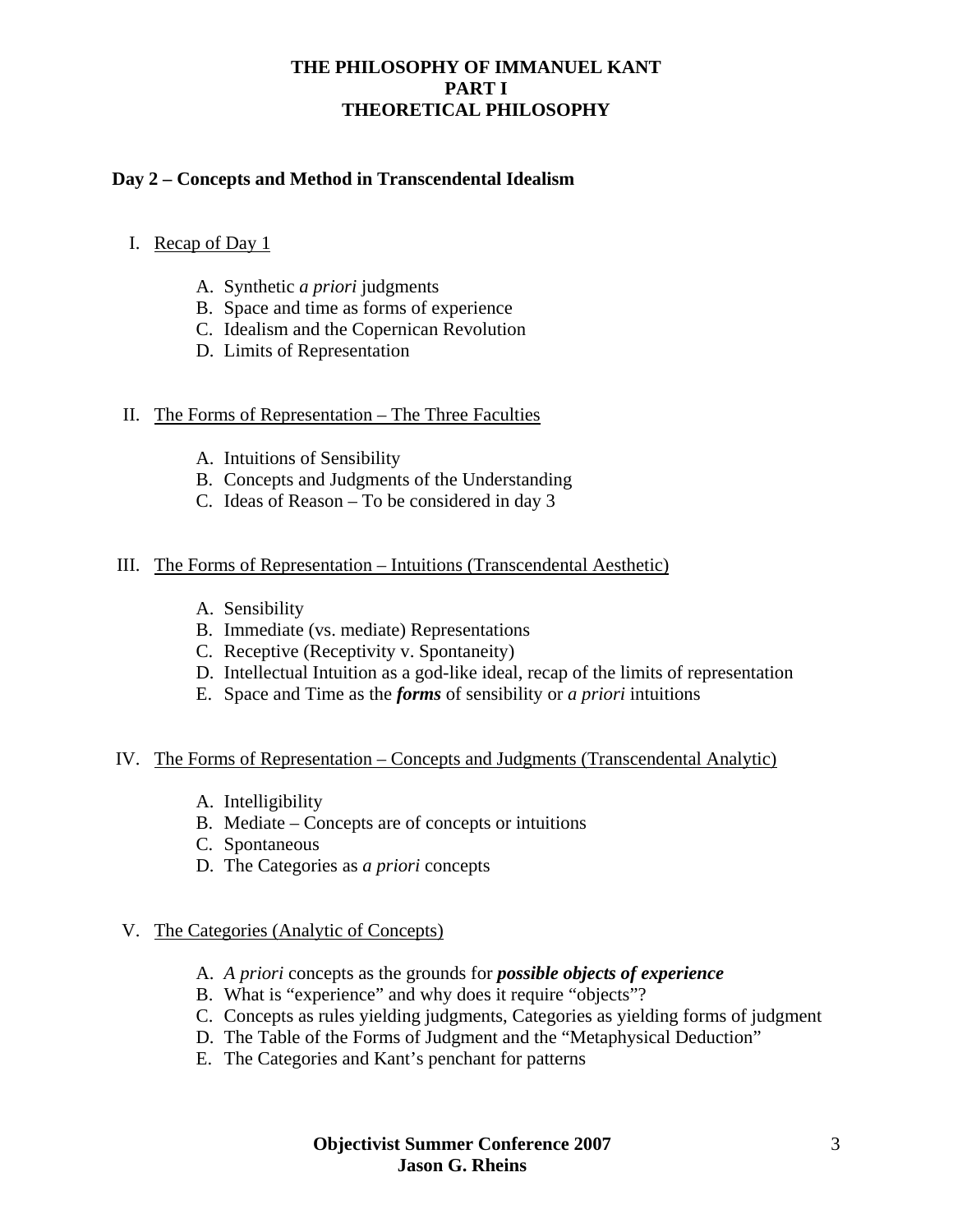## VI. Apperception and the Possibility of Experience (Analytic of Concepts/Principles)

- A. Self-Consciousness, Consciousness, and the "I" of all experiences
- B. The "Transcendental Deduction" of the Categories
- C. Supreme Principles: Non-Contradiction; Transcendental Unity of Apperception
- D. Primacy of Consciousness Consciousness precedes and determines "existence"
- E. Specific Categories deduced from their application in space/time (*schematism*)

## VII. The Analogies of Experience (Analytic of Principles)

- A. First Analogy–Substance (Deriving EXISTENCE from temporal experience)
- B. Second Analogy-Causality (Deriving Identity/Causality from the Subject-Object Distinction)
- C. What is right about the analogies? Grounds for the possibility of knowledge
- D. What is wrong about the analogies? Subordination of Existence to Consciousness
- E. Truth in Falsehood

## VIII. Transcendental Arguments v. Fundamentality Arguments and Reductions

- A. How does Kant's method differ from "reduction"?
- B. Rand and Aristotle on axioms (Fundamentality v. Transcendental Arguments)
- C. Kant v. Rand on first grasping the self/world distinction
- D. Primacy of Existence v. Consciousness in Method
- E. Relations between Metaphysics and Epistemology -Genealogical Epistemology

## **Day 3**

- I. Recap of previous Day
	- A. The faculties of sensibility and understanding
	- B. Intuitions and the *a priori* intuitions of Space and Time
	- C. Concepts and the Categories
	- D. The Unity of Apperception, Consciousness as knowing consciousness
- II. Unfinished Material from Day 2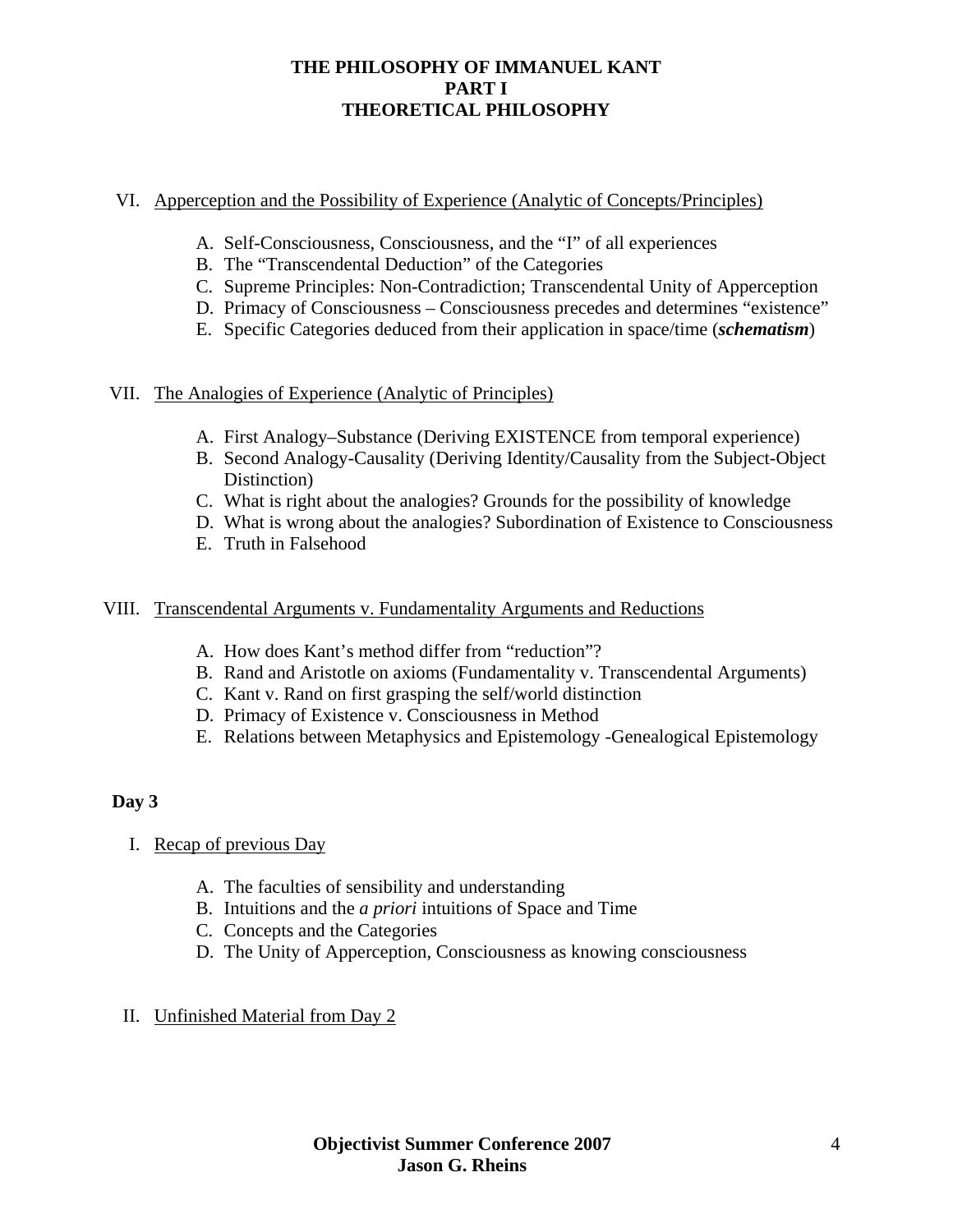#### III. Reason and Pure Reason

- A. Ideas as the representations of reason
- B. Ideas as lacking *a priori* form and as being merely thinkable
- C. Transcendental Illusion and Pure Reason's tendency to overstep its bounds
- D. The rejection of metaphysical dogmatism in the Transcendental Dialectic
- E. The Ideas of Reason as *Regulative Ideals* prescribed by Practical Reason
- F. Denying Knowledge and Making room for Faith

#### IV. The Pathology of Idealism – Plato and Kant

- A. How did we get here?
- B. "Plato's Problem"
- C. Conceptual knowledge without perceptual order
- D. Transcendental Forms: Platonism (Ontological) and Kantianism (Psychological)
- E. How "objective" are the Forms? How "psychological" are the Categories?
- F. The Rise of Absolute Idealism; Dualistic v. Monistic Idealism (Noeticism)

#### V. Kantianism as the "Black Mirror" of Objectivism – Kant and Philosophical Trichotomies

- A. Introduction to Trichotomies (non-sacrifice, self-sacrifice, other-sacrifice)
- B. The two false options as *orientations*; neither is even half-right
- C. Synthesis of the false alternatives; the essentialized antipode of the truth
- D. Objectivism, Intrinsicism, Subjectivism, and Kantianism
- E. Aristotelianism, Mysticism, Skepticism, and Kantianism
- F. Aristotelianism/Objectivism, Rationalism, Empiricism, and Kantianism
- G. **O**bjective integration, **M**isintegration, **N**on-integration, **P**seudo-integration

# VI. Final Thoughts and a Look Ahead

- A. Kant as combining the worst elements of mystical and skeptical traditions
- B. Kant's one point of Pure Mysticism: Freedom and the Categorical Imperative
- C. Kant's Influence on subsequent philosophy
- D. A look ahead to Part II: Kant's Practical Philosophy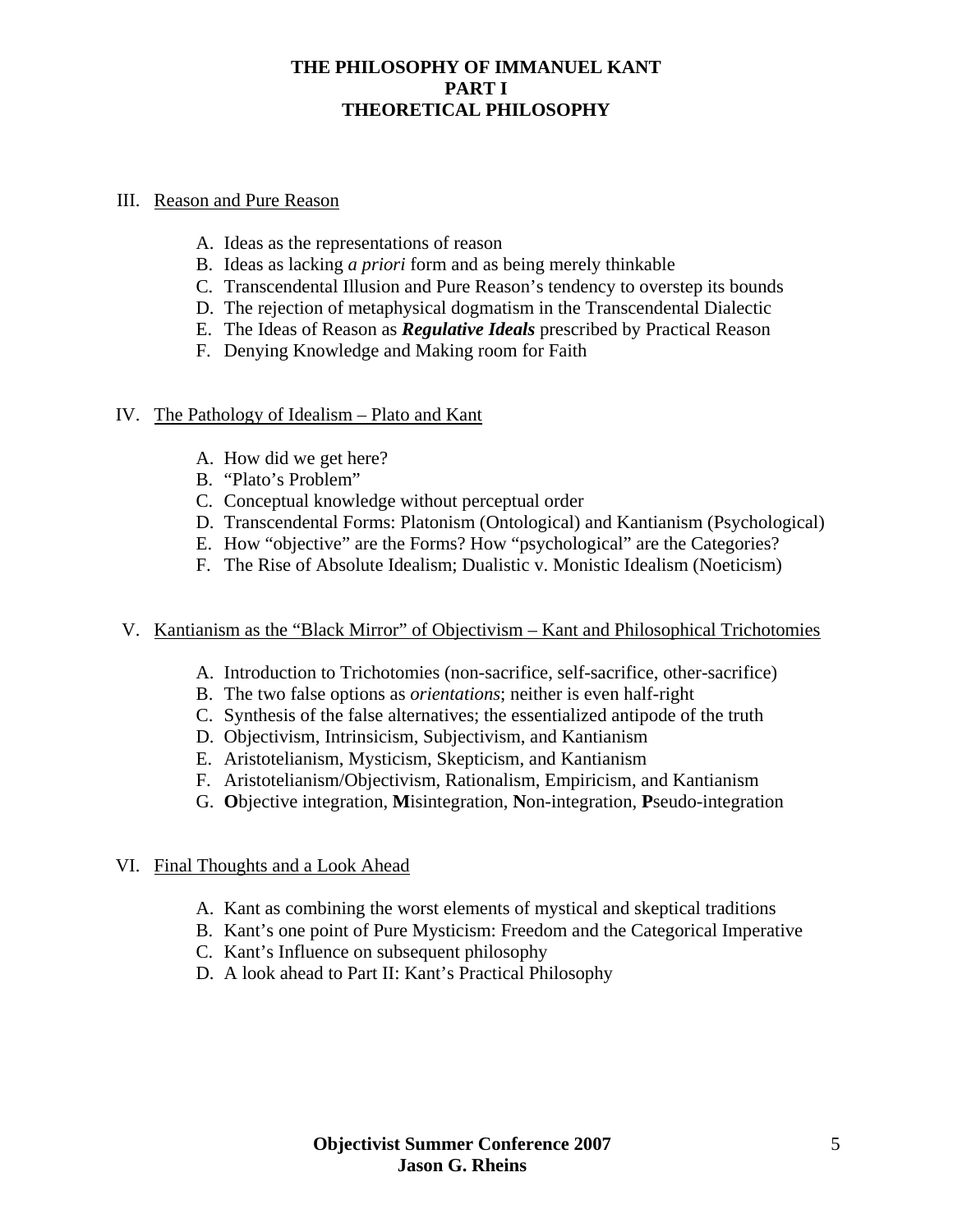#### **Tables of Categories**

# **Forms of Judgment**

#### **1. Quantity of Judgments**

Universal – All S is P Particular – Some S is P Singular – This S is P

#### **2. Quality 3. Relation**

Affirmative - S is P Categorical - S is P Negative – S is not P<br>Infinite - S is non-P<br>Infinite – S is non-P<br>Infinite – P or O Disjunctive – P or  $O$ 

#### **4. Modality**

Problematic – S could be P Assertoric  $- S$  is  $P$ Apodictic  $- S$  must be P

# **Table of Categories**

**1. Of Quantity**  Unity Plurality Totality

#### **2. Of Quality 3. Of Relation**

Reality **Contract Contract Contract Contract Contract Contract Contract Contract Contract Contract Contract Contract Contract Contract Contract Contract Contract Contract Contract Contract Contract Contract Contract Contra** Negation (*substantia et accidens*) Limitation Of Causality and Dependence (cause and effect) Of Community (reciprocity between agent and patient)

**4. Of Modality**

Possibility – Impossibility Existence – Non-Existence Necessity-Contingency

# **Principles of Pure Understanding**

#### *Mathematical* **1. Axioms of intuition**

**2. Anticipations of perception 3. Analogies of experience** 

 **4. Postulates of empirical** *Dynamical*  **thinking in general** 

**Objectivist Summer Conference 2007 Jason G. Rheins**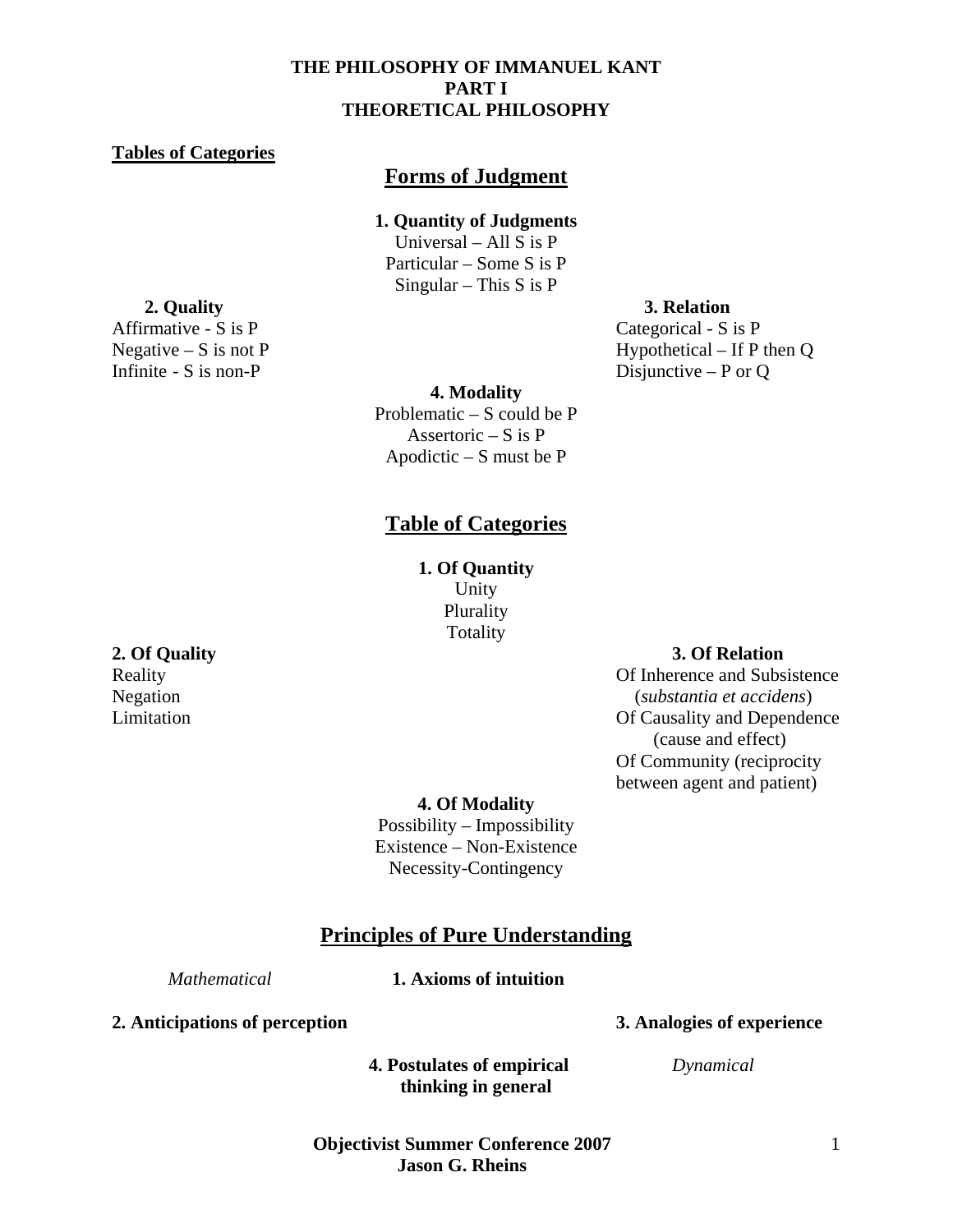# **Table of Categories**

#### **1. Of Quantity**  Unity Plurality Totality

**2. Of Quality 3. Of Relation** 

Reality **Contract Contract Contract Contract Contract Contract Contract Contract Contract Contract Contract Contract Contract Contract Contract Contract Contract Contract Contract Contract Contract Contract Contract Contra** Negation (*substantia et accidens*) Limitation Of Causality and Dependence (cause and effect) Of Community (reciprocity between agent and patient)

**4. Of Modality**

Possibility – Impossibility Existence – Non-Existence Necessity-Contingency

## **Schemata of the Categories**

**1. Schema of Magnitude(s)**   *Time Series* **[The generation (synthesis) of time itself]**  Number

**2. Filled/Empty Time 3.** *Content of Time Content of Time Content of Time* **[Synthesis of sensation w/ time - filling time] [Temporal Interrelations of perceptions]**  A being (in time) –time filled (with a sensation) Persistent Substance (Substratum) A non-being (in time) – empty time Lawful succession Continuous transition from filled to empty time Simultaneity of determinations

**4.** 

*Sum total of Time*

**[Time as the correlate of the determination of whether and how an object belongs to time]**  Agreement of synthesis with conditions of time – (no simultaneous contradictions) Actuality – Existence at a determinate time Existence of an object at all times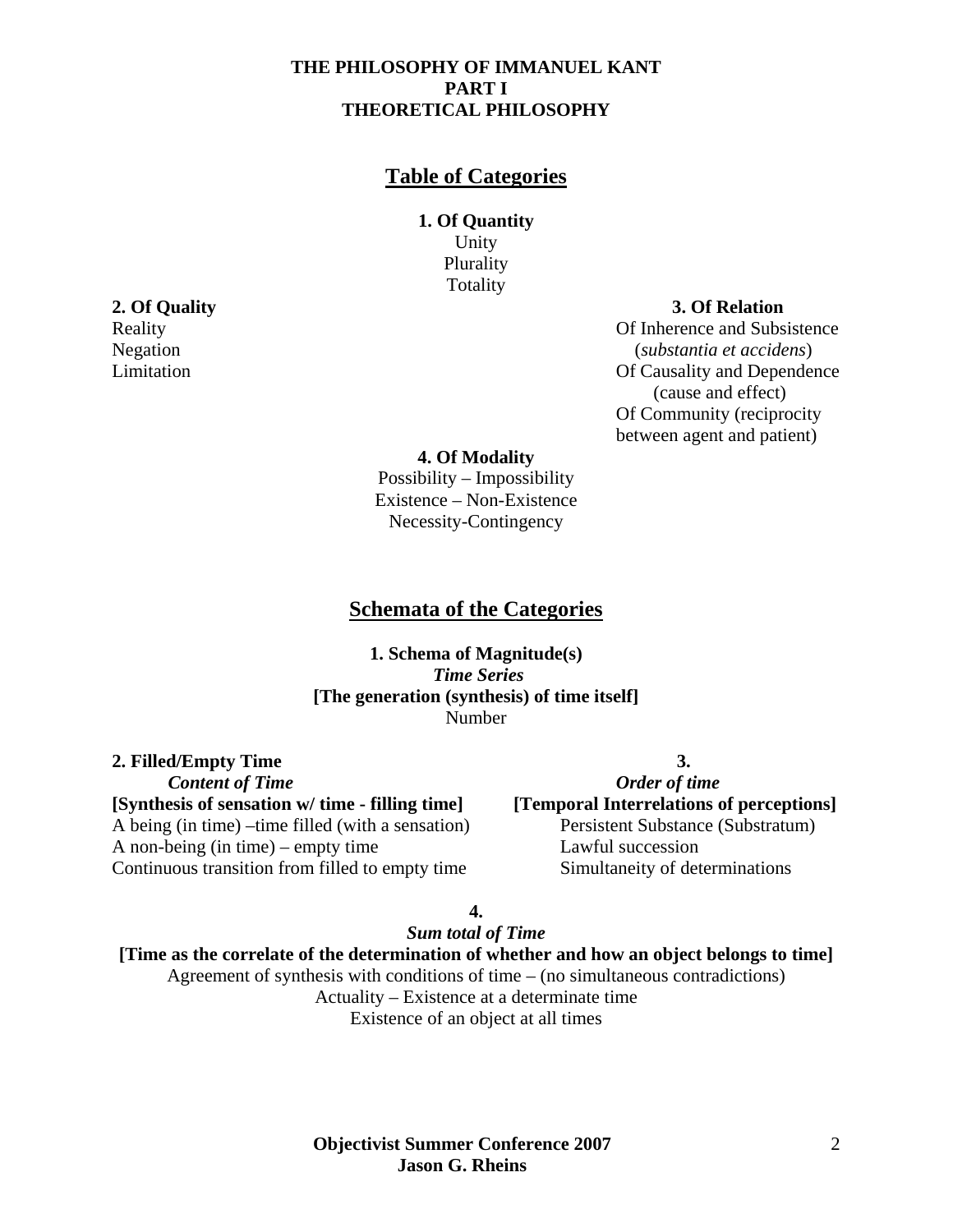## **Philosophical Trichotomies and "Black Mirrors"**

Our basic scheme is a trichotomy with the right position "between" the two wrong "extremes".

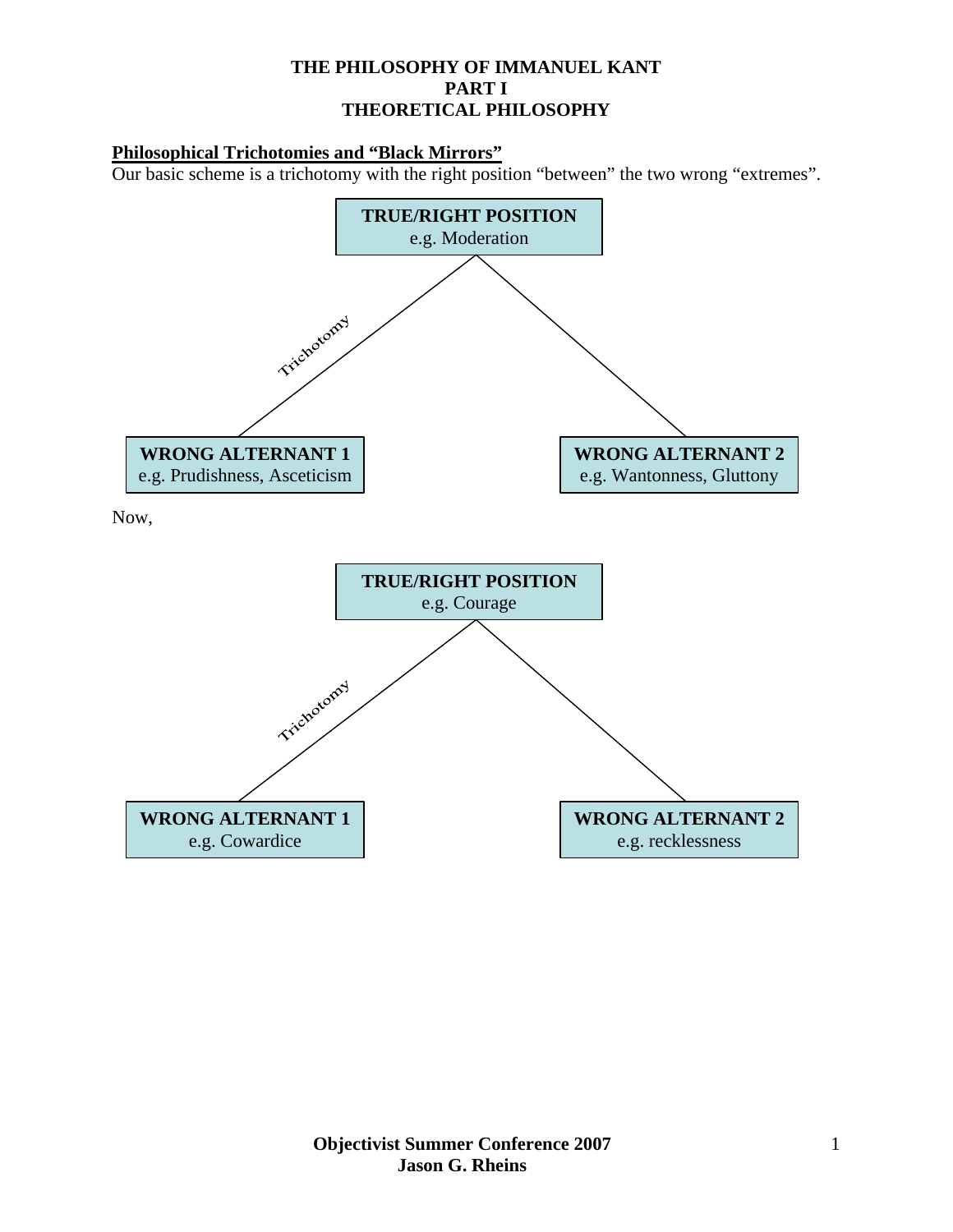

Q: With respect to the Categories, is Kant an Intrinsicist or a Subjectivist? A: Both



No *Black Mirror* can exist if the secondary distinction is exclusive (i.e. strictly P and not-P).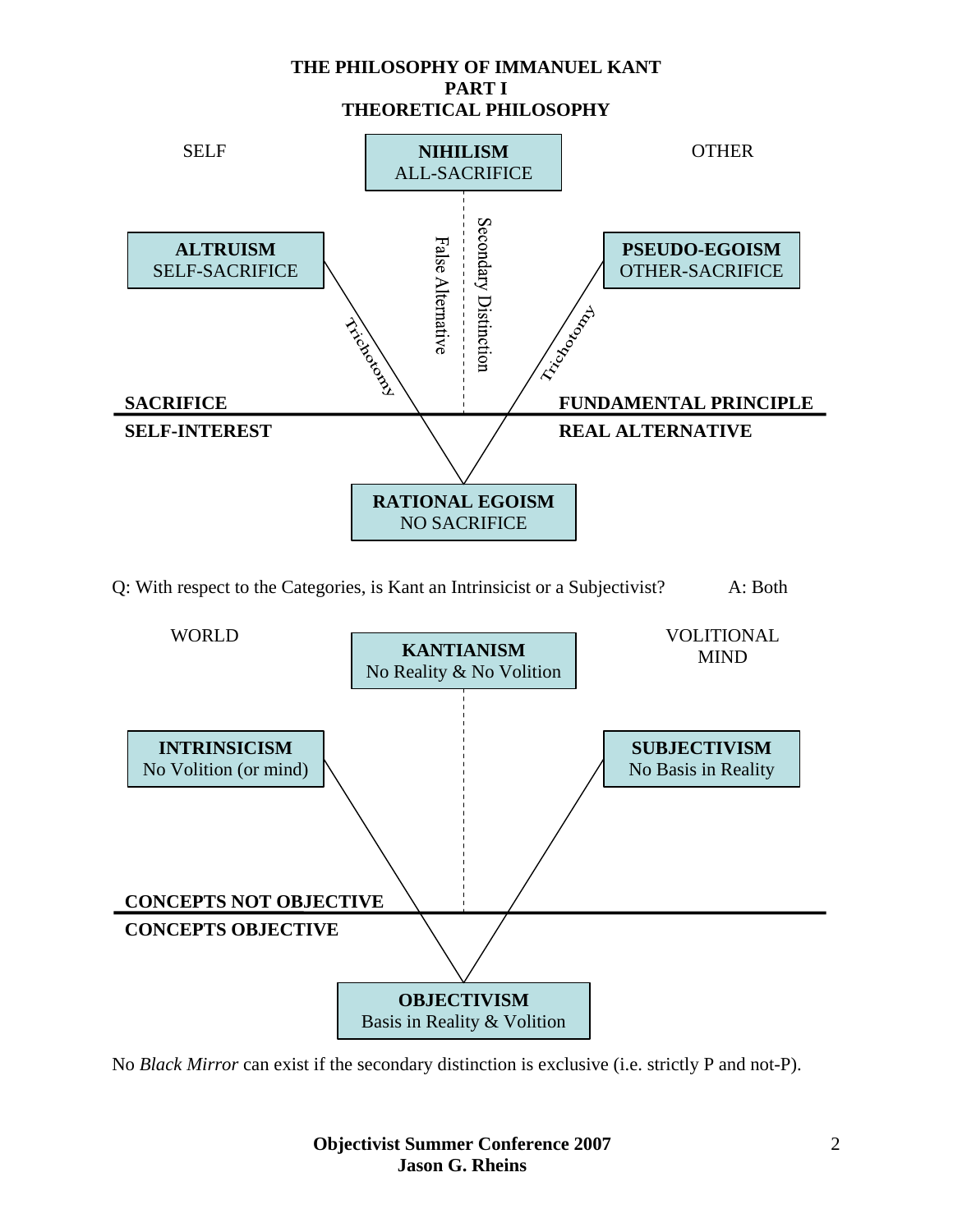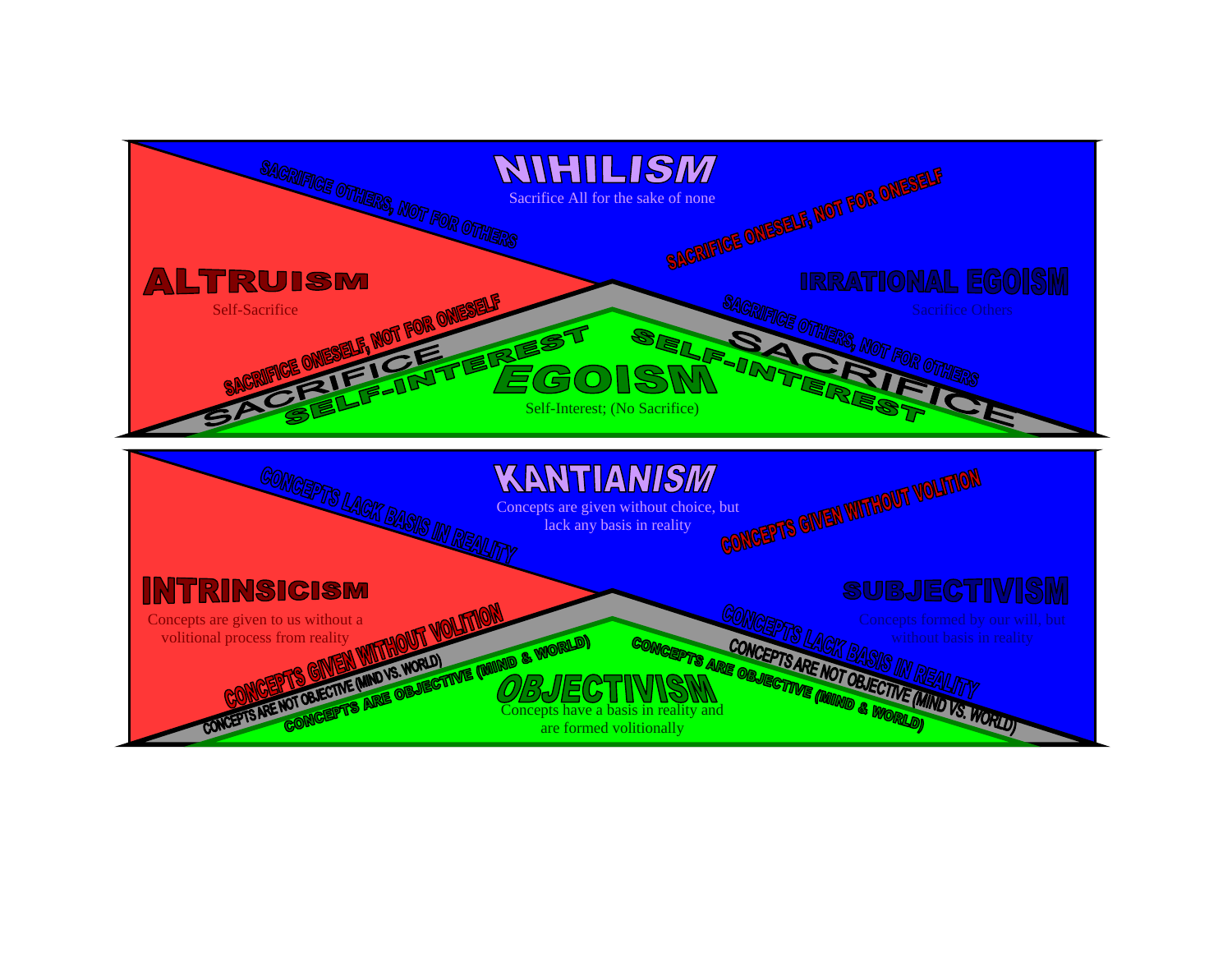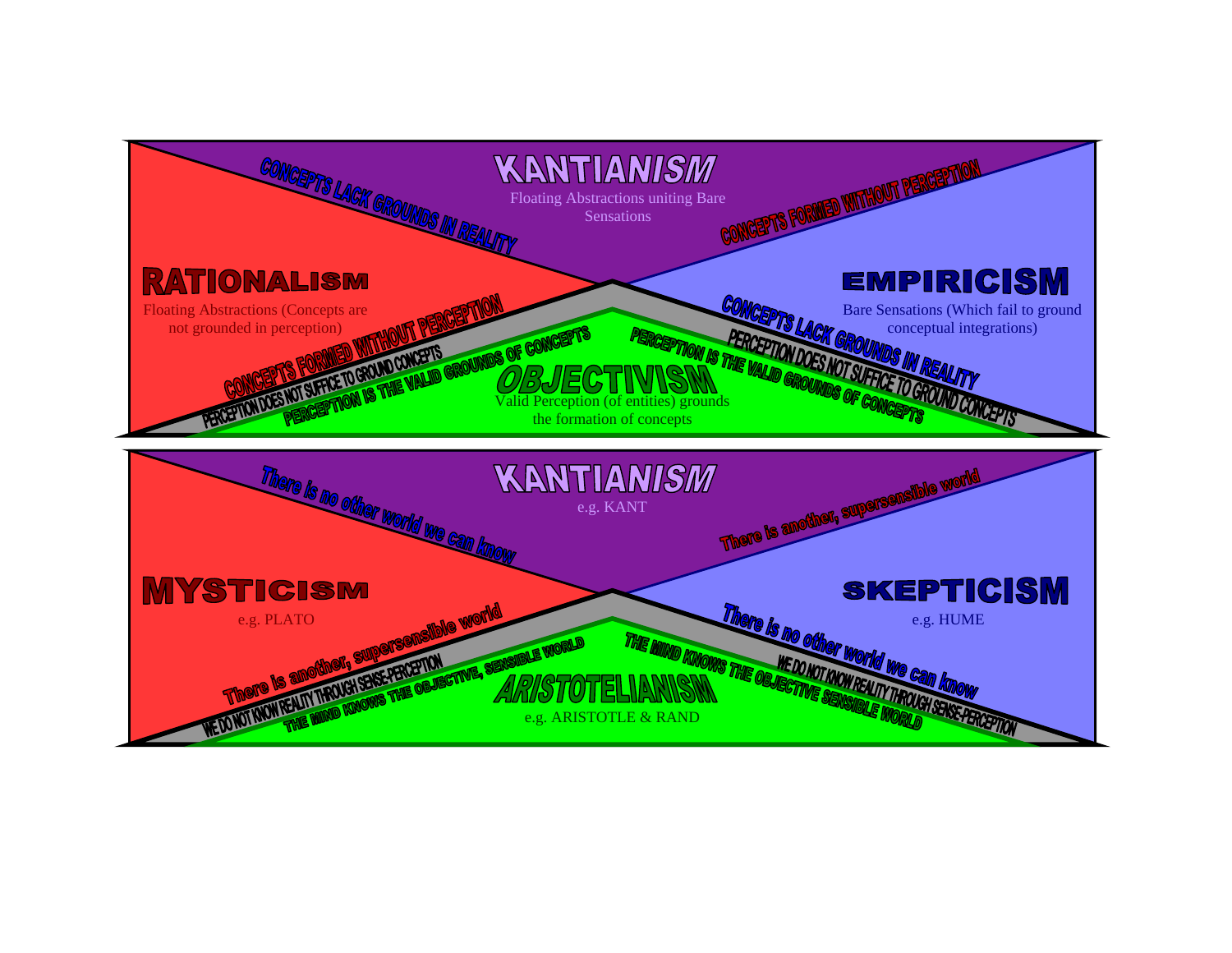#### **Basic Points and Terms (your Kant I cheat-sheet)**

#### **Types of Judgments**

**Judgment** (*Urteil*)– A judgment is the determination of a subject with a predicate concept. ["Judgment" can also refer to the faculty or power to make judgments, in which case Kant uses the term "*Urteilskraft*" or "power of judgment"].

For instance, "Man is mortal", where the concept  $|man|$  is given determination by the concept |mortal|. In other words, you are identifying that men are mortal by subsuming them under mortality's concept. However, Kant does not view judgment as merely an act of conceptual identification. "Determination" also has the sense of **giving determinate identity to the subject**. If we could not judge that Socrates is a man, that is if we could not apply the concept  $|\text{man}|$  to Socrates, then he would not appear to us in experience as a man. Kant believes that this is the case with respect to both empirical and *a priori* concepts.

**Analytic** (*analytisch*) **Judgment –** An analytic judgment is one in which the predicate is already contained in the concept of the subject. Therefore, it can be known to be true by merely analyzing the content of the subject concept. Hume called these "**relations of ideas**".

For instance, "Man is an animal" is an analytic judgment since the concept |man| already contains in it the concept |animal|. The definition of |Man| is "the rational animal", so both the concepts |animal| and |rational| must be contained within in it. All analytic judgments are *a priori*, and the supreme principle governing them (i.e. the principle in virtue of which they all must be true, *a priori*) is the principle of non-contradiction.

**Synthetic** (*synthetisch*) **Judgment** – A synthetic judgment is one in which the predicate is ampliative [*adds something*] with respect to the subject. Hume called these "**matters of fact**".

For instance, while "All bachelors are unmarried", is analytic, "Old bachelors are pitiable" is a synthetic judgment because the determination that old bachelors are pitiable is not already contained in their concept. Something additional (an intuition) must be given in order that the predicate be synthesized [*put together with*] with the subject.

Kant also regards mathematical statements such as " $2+3=5$ " to be synthetic. Why? Well, even if we express this equation in a form that makes it look the most like an identity statement (and remember, identity statements are analytic):

 $(1+1) + (1+1+1) = (1+1+1+1+1)$ 

it is still the case that we must be able to hold in mind the first item  $(1+1)$ , see that it is of common units with  $(1+1+1)$ , unite them, and then see that  $(1+1+1+1+1)$  are also in common units and that their number is the same as the prior sum. All of these additional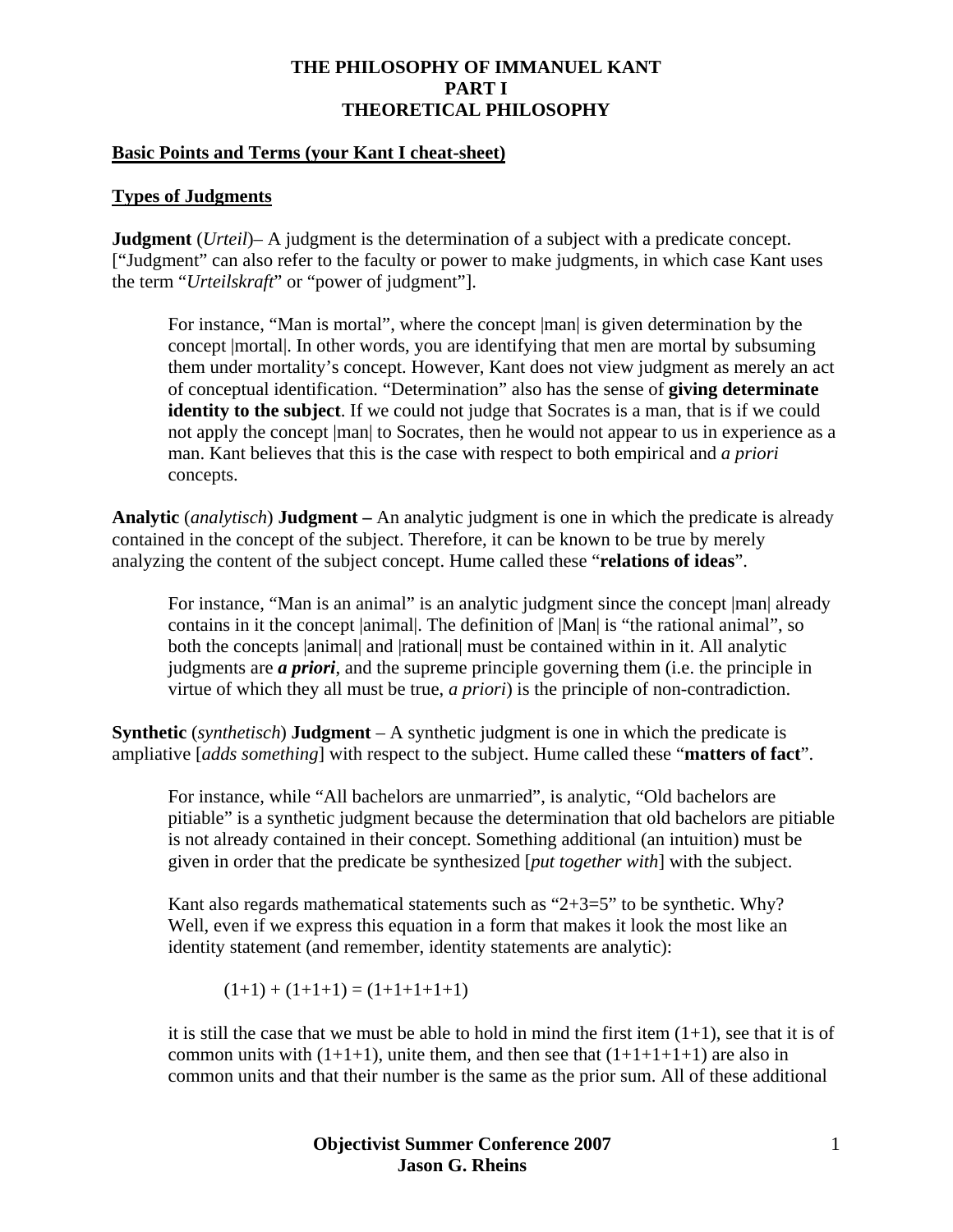acts of synthesis are necessary to establish the truth of the equation. However, this information is not contained in the concepts  $|2|, |3|, |5|, |+|$ , or  $|=|$ . In other words, there is no one concept in the equation (such as |5|) that you are finding all of the other concepts in. Rather you are sticking together concepts to get something new.

*A priori* – A judgment is *a priori* if its truth is not determined empirically. We may need experience to form it, but experience is not its basis or grounds. A concept or intuition is *a priori* if it exists prior to experience rather than being formed in or from experience.

For instance, "2+3=5" is (claimed to be) an *a priori* judgment because its truth is not established empirically. That is to say that you do not determine whether " $2+3=5$ " is true by repeatedly going out into the world, taking two things and adding them to three other things, and observing whether or not at the end you tend to have five things.

*A posteriori* **/ Empirical** (*empirisch*) – A judgment is empirical or known *a posteriori* if its truth is determined through experience. Likewise a concept or an intuition is *a posteriori* if it is formed from or in experience, respectively.

For instance, "Giraffes have black tongues" or "The Empire State Building is 1,472 ft. high" are determined to be true through experience – we observe giraffes' tongues or we go up and measure the empire state building. Likewise, the concept |giraffe| is empirical because it is only through our experience of such creatures that we form a concept for them. Kant's account of empirical concepts is relatively undeveloped, though he makes statements wherein he seems to endorse Locke's theory (although only for *empirical* concepts).

**Synthetic** *a priori* **–** A synthetic judgment is true *a priori* if its synthesis is given prior to experience by an inherent faculty of the mind. All mathematics is synthetic yet known *a priori*, and it can be known because we have *a priori* intuitions in which to construct and unite mathematical concepts. The central question of the *Critique of Pure Reason* is: How are synthetic judgments possible *a priori*? The supreme principle of synthetic *a priori* judgments (i.e. the principle in virtue of which they all must be true, *a priori*) is the **Unity of Apperception** or the possibility of objective experience.

## **Transcendental Idealism**

**Transcendental Idealism** – The doctrine that experience is of **phenomena**, not things in themselves, and that space and time are merely the forms of experience. In **transcendental idealism**, we can claim to know with certainty various systematic facts about *experience* because the mind structures experience in certain definite ways. The mind can structure experience – which is of appearances – not things in themselves, hence transcendental idealism concerns itself with the phenomenal, not the **noumenal,** i.e. things in themselves.

**The Copernican Revolution** – Kant's term for the shift from Transcendental Realism (that we can know things in themselves and that the mind must conform to experience) to Transcendental Idealism where experience must now conform to the *a priori* demands of consciousness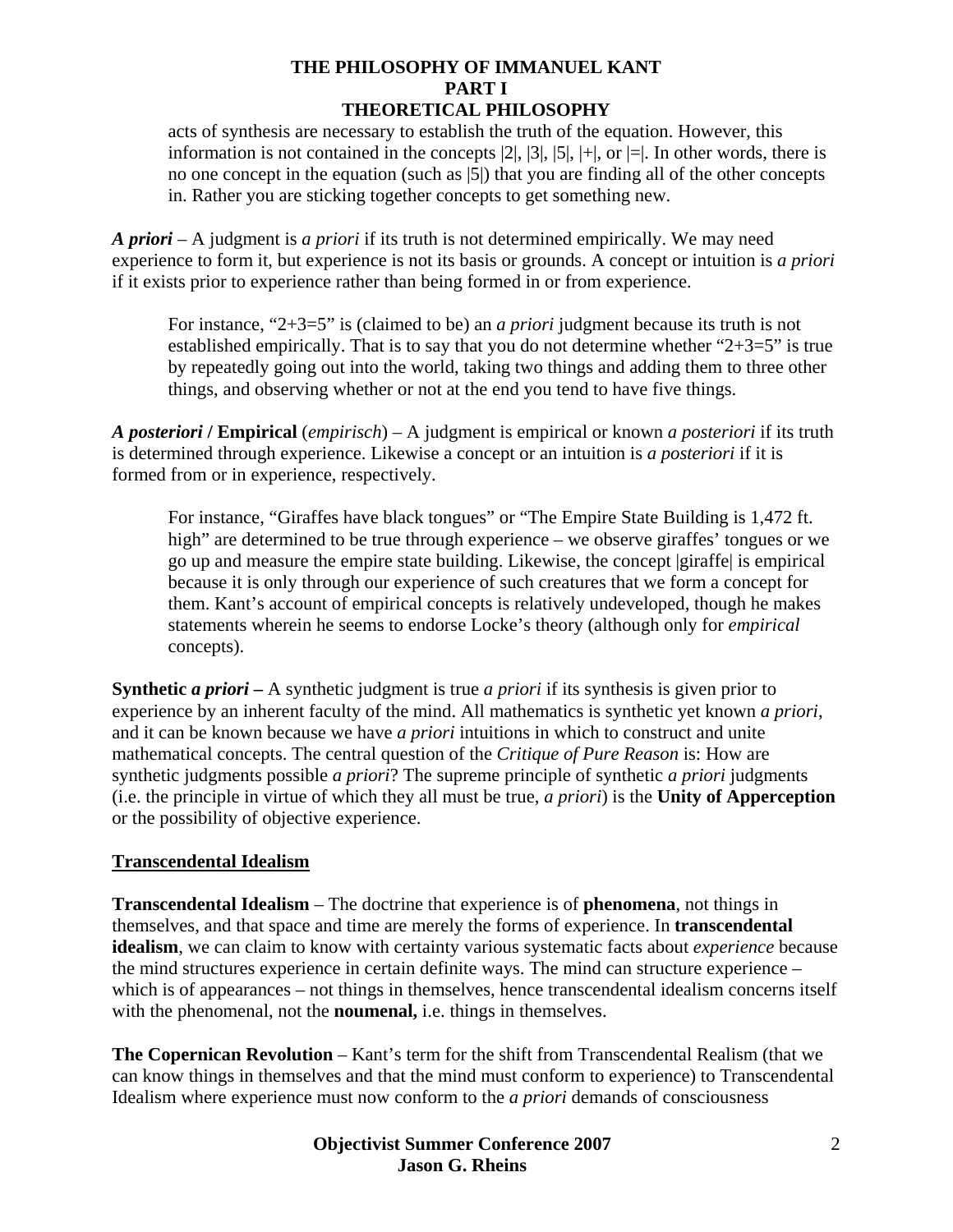(*bewußtsein*). In other words, it is the shift to full primacy of consciousness. He called this a Copernican revolution because in the actual Copernican revolution's shift to the heliocentric model, celestial *phenomena* came to be understood as appearing the way that they do because of the *position of the observer* on a moving planet (namely, the Earth).

**Empirical Idealism** – The doctrine, rejected by Kant, that outer sense must be demonstrated as valid from inner sense. Kant thinks this is a mistake that is due to confusing outer sense for things-in-themselves. Kant's position, "**Empirical** Realism" is that inner and outer sense are both simply appearances. If anything, inner sense, in order to be organized, must rely first on a unified object in outer sense.

**Phenomena/Noumena** – The distinction between things in appearance, which is how they are experienced and understood by us, and things in themselves, which are never experienced or understood but can only be "thought" of. However, when it comes to understanding ourselves as thinking beings with free will, Kant says that we think of ourselves as noumenal.

## **Faculties and forms of Representation**

**Sensibility** (*Sinnlichkeit*) – One of the two forms of representation (*Vorstellung*) which humans have and which is a component of any cognition (*Erkenntnis*, *cognitio*). The representations that the faculty of sensibility gives us are **intuitions** (*Anschauungen*).

**Understanding** (*Vorstand*) – One of the two forms of representation (*Vorstellung*) which humans have and which is a component of any cognition (*Erkenntnis*, *cognitio*). The representation that the faculty of the understanding gives to us is the **concept** (*Begriff*). In later works such as the third Critique, Kant uses "understanding" to mean everything that theoretical reason can know.

**Intuition** (*Anschauung*) – An intuition is an immediate representation of an object, meaning it is not mediated through any other representation. All of our (human) intuitions are sensible, meaning that they come from sense perception, and thus they do not reveal to us things in themselves, but rather our affectations. Moreover, they are the result of **receptivity** meaning they come to us, or with respect to them we are passive. (One can think about -not understand- the idea of *intellectual intuition* as god might have, where one immediately knows an object simply by thinking it. This would only work for someone like god, who by the very act of thinking of *x* can bring *x* into existence. It would only be in this way anyone could ever know things in themselves). **Space** and **Time** are *a priori* intuitions, meaning that they are the form in which all other intuitions are given. They are not given in experience; they are the form that experience takes.

**Concept** (*Begriff*) – A concept is a mediate, universal representation. It is universal in the sense that it refers to all such things; i.e. the concept |tree| means *all* things which are trees, i.e. all trees. A concept is mediate because all concepts represent **intuitions** universally – that is to say that they unite intuitions, and some concepts are mediated through prior concepts. Concepts are intellectual, rather than the sensible; they are formed through the understanding through **spontaneity**. This means that we make them and that with respect to them we are active.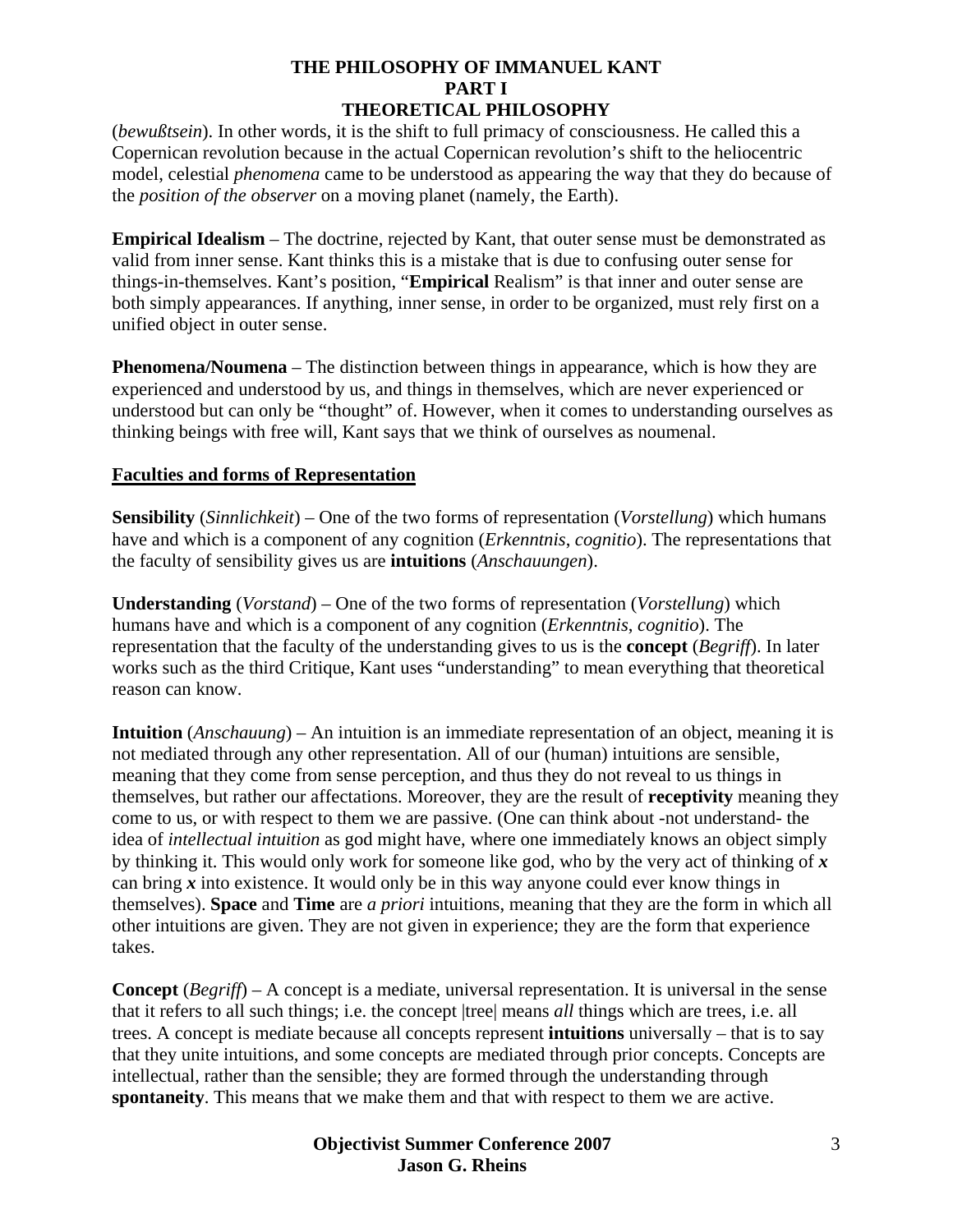**Idea** – An idea is a *systematic representation of concepts* which is formed by the faculty of **reason**. Ideas can be thought but not understood – i.e. they do not determine experience the way concepts do. However, they can serve as regulative ideals or guiding principles for how we should direct reason. In other words, ideas are rules for uniting and forming all of our empirical concepts, but we cannot know if they apply to things in themselves, nor do they structure experience definitively the way that Space, Time, and the Categories do.

**Reason** (*Vernunft*) – Reason is the discursive faculty of inference. While the understanding allows us to form concepts and subsume objects under them in judgments, reason can make inferences from judgments. For instance, it can perform syllogisms.However, unlike sensibility and the understanding, reason lacks *a priori* forms of knowledge. It does give us *a priori* commands, but this is in its *practical* use. When we attempt to infer about things in themselves and thus go beyond experience, we fall into **transcendental illusion**.

**Space** (*Raum*) and **Time** (*Zeit*) – These are the *a priori* forms of sensibility or *a priori* intuitions. They are respectively the forms of outer and inner sense (although Kant extends time to outersense as well). Outer sense here means extrospection and inner sense means introspection. Space and Time allow the synthesis of the synthetic *a priori* truths of arithmetic and geometry. They are also the forms in which the **categories** get expressed (or are "schematized" with).

**Categories** – The categories are the twelve *a priori* concepts or forms of the understanding. They correspond to the twelve logical forms of judgments. The categories are necessary for the possibility of experience since they ensure that we meet with **objects**. The categories have "objective validity", meaning they are proven to be necessary since they are necessary for objects, and objects are necessary for experience. Specifically, they are necessary for the **unity of apperception.**

## **Transcendental Logic**

**Apperception** – Apperception is self-consciousness, meaning one's knowledge of one's own identity. Knowing, in any given experience, that it is *you* who are having that experience, is apperception. The **Unity of Apperception** – is the synthesis whereby any representation you have is already made one of *your* representations, and that from moment to moment it is not some new consciousness, but one and the same consciousness having different experiences.

**Transcendental Illusion** – The mistake about making inferences about things-in-themselves, e.g. proofs of god's existence or the immortality of the soul. We have a natural tendency to overextend ourselves since reason is constantly seeking unity, but we must discipline ourselves not to believe that theoretical knowledge can extend beyond experience. However, we can and must make practical use of the ideas of reason, and it would be a **transcendental illusion** of dogmatic metaphysics to claim that the ideas of practical reason definitely do not exist in themselves.

**Transcendental Argument** – Not a term used by Kant, but a term frequently used to describe many of his arguments, especially the Argument from Geometry. In a transcendental argument,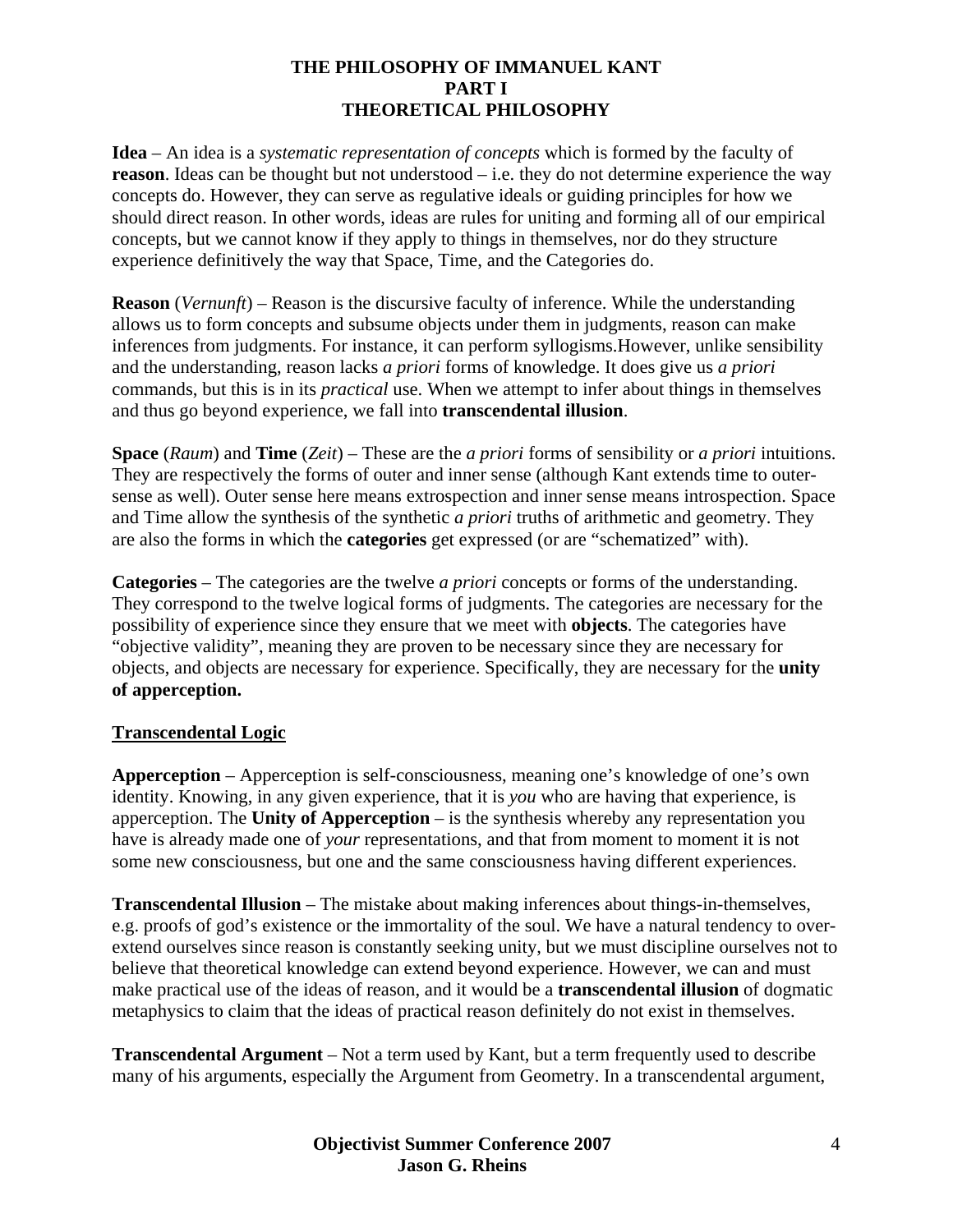one infers from the fact that we have a certain kind of knowledge that the conditions which are necessary to have such knowledge, the grounds, must exist. They can be expressed formally as: The key step in any transcendental argument is the proof that the grounds really are necessary for having such knowledge. Notice, we are inferring from something about consciousness to something about the world. This step is only licensed by a Primacy of Consciousness type of metaphysics where (a) mind can *make* reality thus-and-so.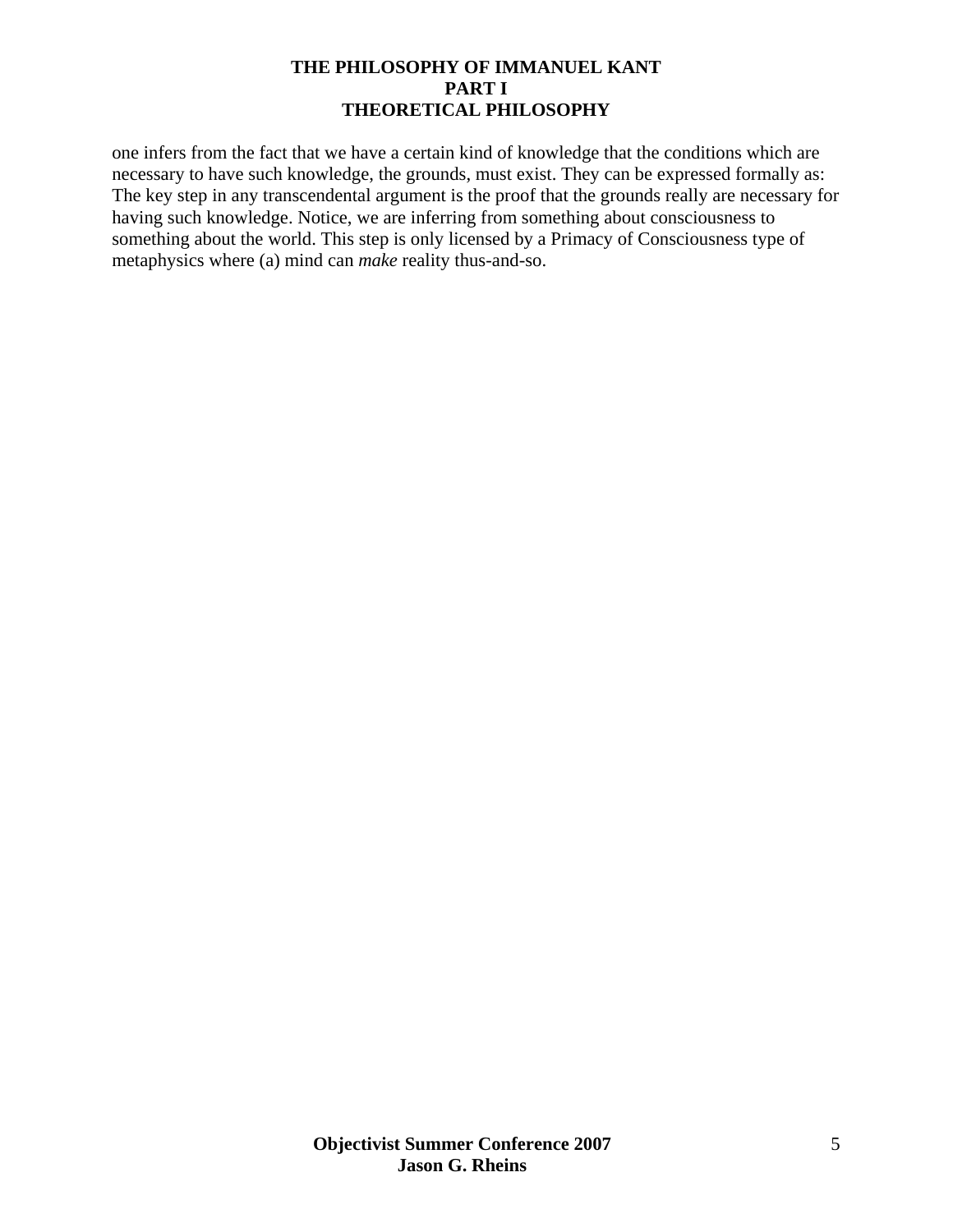# **Kant's Biography[1](#page-16-0)**

| 1724    | Kant is born on April 22 in Königsberg, Prussia                                                                                                                                                                                                                                                                              |
|---------|------------------------------------------------------------------------------------------------------------------------------------------------------------------------------------------------------------------------------------------------------------------------------------------------------------------------------|
| 1730-32 | Attends elementary school at Vorstäder Hospitalschule                                                                                                                                                                                                                                                                        |
| 1732-40 | Attends the Pietist Collegium Fredericanum                                                                                                                                                                                                                                                                                   |
| 1737    | His mother, Anna Regina née Reuter, dies tending to the illness of a sick friend                                                                                                                                                                                                                                             |
| 1740-46 | Attends the <i>Albertina</i> , (Königsberg's University); leaves without degree                                                                                                                                                                                                                                              |
| 1746    | Death of Kant's father                                                                                                                                                                                                                                                                                                       |
| 1748-54 | Works as a private tutor for families in Judtschen, Arnsdorf, and Rautenberg                                                                                                                                                                                                                                                 |
| 1749    | Publishes True Estimation of Living Forces                                                                                                                                                                                                                                                                                   |
| 1754    | Returns to Königsberg; Publishes "Whether the Earth Has Changed in it<br>Revolutions" and "Whether the Earth is Aging from a Physical Point of View"                                                                                                                                                                         |
| 1755    | Recieves M.A. for "On Fire" (Meditationum quarundam de igne succincta<br>delineatio); Earns the right to lectures as Privatdozent with A New Exposition of<br>the First Principles if Metaphysical Exposition; begins lecturing; publishes<br>General Natural History of the Heavens                                         |
| 1756    | Publishes doctoral dissertation on Physical Monadology; three essays on the                                                                                                                                                                                                                                                  |
|         | Lisbon earthquake and an essay on the theory of winds                                                                                                                                                                                                                                                                        |
| 1757    | Announces lectures on physical geography                                                                                                                                                                                                                                                                                     |
| 1758    | Publishes "New Doctrine of Motion and Rest"                                                                                                                                                                                                                                                                                  |
| 1759    | Publishes "Essay on Optimism"                                                                                                                                                                                                                                                                                                |
| 1762    | Publishes "The False Subtlety of the Four Syllogistic Figures"                                                                                                                                                                                                                                                               |
| 1763    | Publishes Only Possible Basis for a Demonstration of the Existence of God and<br>"Attempt to Introduce the Concept of Negative Magnitudes into Philosophy"                                                                                                                                                                   |
| 1764    | Declines professorship of poetry; publishes Observations on the Feeling of the<br><i>Beautiful and Sublime</i> and the second-prize winning essay for the 1762 Berlin<br>Academy competition, Inquiry concerning the Distinctness of the Principles of<br>Natural Theology and Morality (Moses Mendelssohn wins first prize) |
| 1766    | Adds the position of sub-librarian at the castle and university library; publishes<br>Dreams of a Spirit-Seer Elucidated by Dreams of Metaphysics (Träume eines<br>Geistersehers, erläutert durch Träume der Aletaphysik)                                                                                                    |
| 1768    | Publishes "Concerning the Ultimate Ground of the Differentiation of Directions in<br>Space"                                                                                                                                                                                                                                  |
| 1769    | Declines offer of professorship at Erlangen                                                                                                                                                                                                                                                                                  |
| 1770    | Declines offer from Jena; appointed Professor of Logic and Metaphysics at<br>Königsberg; defends and publishes inaugural dissertation On the Form and<br><b>Principles of the Sensible and the Intelligible World</b> (De mundi sensibilis atque<br>intelligibilis forma et principiis); Beginning of the "Silent Decade"    |
| 1772    | February letter to student and friend Marcus Herz outlines project of a critique of<br>pure reason; begins anthropology lectures; gives up sub-librarian position                                                                                                                                                            |
| 1775    | Essay "On the Different Human Races" announces his anthropology lectures                                                                                                                                                                                                                                                     |
| 1776    | Essay on the educational philosophy of the Dessau Philanthropinum                                                                                                                                                                                                                                                            |
| 1778    | Declines professorship at Halle                                                                                                                                                                                                                                                                                              |

<span id="page-16-0"></span> 1 Chronology adapted from Paul Guyer's *Kant* (Routledge, 2006) and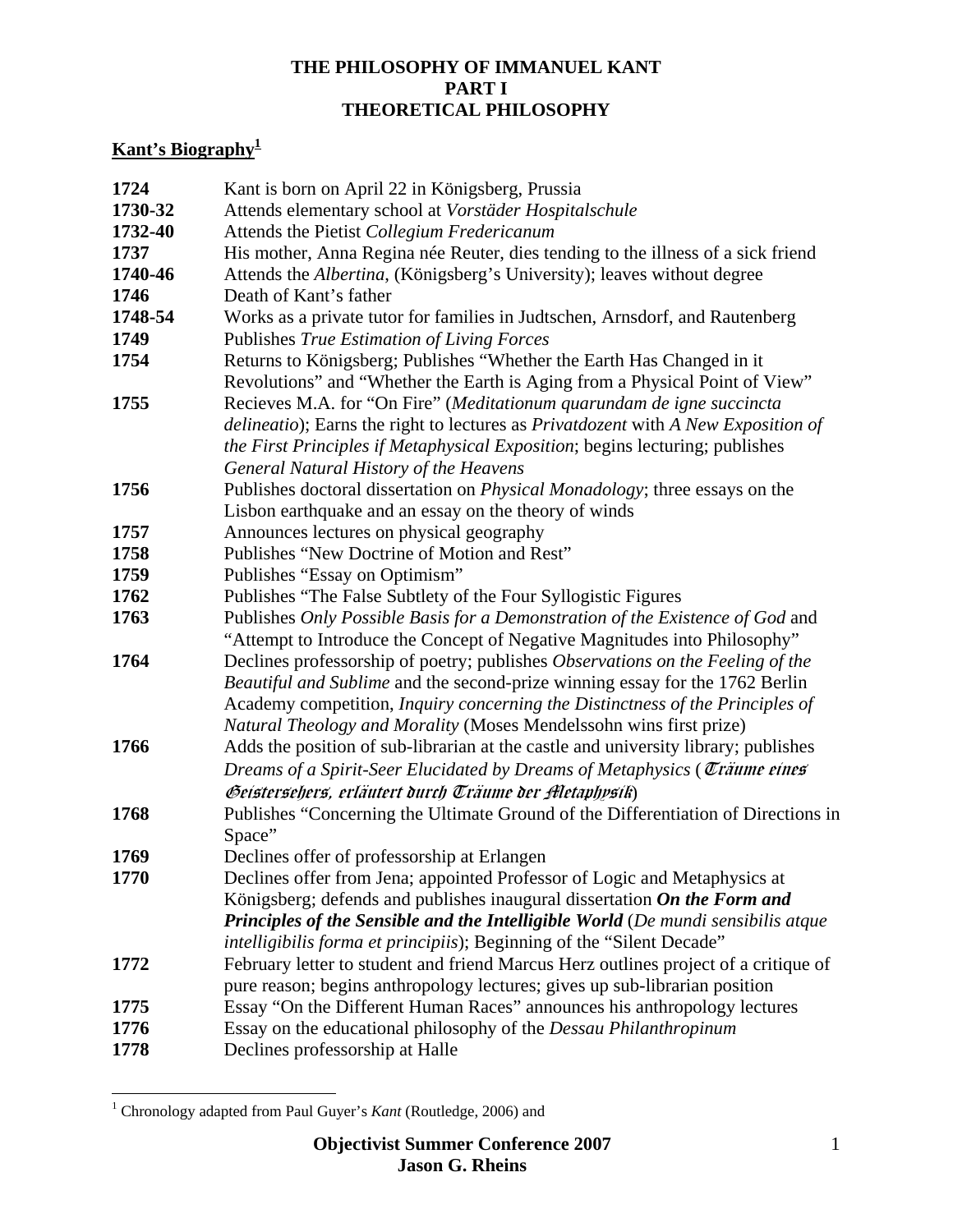# **Kant's Biography Continued**

| 1781 | <b>Critique of Pure Reason published in May</b>                                                                                                                                                                                                                                |
|------|--------------------------------------------------------------------------------------------------------------------------------------------------------------------------------------------------------------------------------------------------------------------------------|
| 1782 | First, negative review of <i>Critique</i> published                                                                                                                                                                                                                            |
| 1783 | Responds in <i>Prolegomena to any Future Metaphysics</i>                                                                                                                                                                                                                       |
| 1784 | Essays on "The Idea for a Universal History from a Cosmopolitan Point of<br>View?" and "What is Enlightenment?"                                                                                                                                                                |
| 1785 | Publishes Groundwork for the Metaphysics of Morals, review of Herder's Ideas<br>for the Philosophy of the History of Mankind, and essays on "Volcanoes on the<br>Moon", "The Wrongful Publication of Books", and "The Definition of the<br>Concept of a Human Race"            |
| 1786 | Publishes Metaphysical Foundations of Natural Science, essays on "Conjectural<br>Beginnings of the Human Race" and "What does Orientation in Thinking<br>Mean?"; begins to serve as rector of the University; becomes external member of<br>the Berlin Academy of the Sciences |
| 1787 | Second edition of Critique of Pure Reason                                                                                                                                                                                                                                      |
| 1788 | Publishes Critique of Practical Reason and "On the Use of Teleological<br>Principles in Philosophy"                                                                                                                                                                            |
| 1790 | Publishes Critique of the Power of Judgment and "One a discovery that is to<br>make all new critique of pure reason dispensable because of an older one" (in<br>response to the polemic of J.A. Eberhard)                                                                      |
| 1791 | Publishes "On the Failure of All Attempts at a Theodicy"                                                                                                                                                                                                                       |
| 1792 | Publishes essay that will become Part I of the Religion                                                                                                                                                                                                                        |
| 1793 | Publishes the whole of Religion within the Boundaries of mere Reason, essay<br>"On the Old Saying: That may be correct in theory but it is of no use in practice"                                                                                                              |
| 1794 | Prohibited from publishing further on religion; elected to the Academy of<br>Sciences in St. Petersburg                                                                                                                                                                        |
| 1795 | Publishes Toward Perpetual Peace                                                                                                                                                                                                                                               |
| 1796 | Publishes "On the recently supercilious tone in philosophy"; gives final lecture on<br>July 23                                                                                                                                                                                 |
| 1797 | Publishes Metaphysics of Morals and "On a presumed right to lie from<br>philanthropic motives"                                                                                                                                                                                 |
|      | 1796/7-1800/1 Works on the unfinished "Transition from the metaphysical principles of                                                                                                                                                                                          |
|      | natural science to physics" (now known as the <i>Opus postumum</i> ; first published<br>only in 1936-38, and even then out of sequence)                                                                                                                                        |
| 1798 | Publishes The Conflict of the Faculties and Anthropology from a Practical Point<br>of View                                                                                                                                                                                     |
| 1799 | August 7, Kant's open letter against Fichte's Doctrine of Science                                                                                                                                                                                                              |
| 1800 | Publication of Kant's Logic, edited by B.G. Jäsche (from his lectures)                                                                                                                                                                                                         |
| 1802 | Publication of Kant's <i>Physical Geography</i> , edited by F.T. Rink (from lectures)                                                                                                                                                                                          |
| 1803 | Publication of Kant's Pedagogy, edited by Rink (from lectures)                                                                                                                                                                                                                 |
| 1804 | Dies on February 12; publication of What Real Progress has Metaphysics made in<br>Germany since the Time of Leibniz and Wolff? Edited by Rink                                                                                                                                  |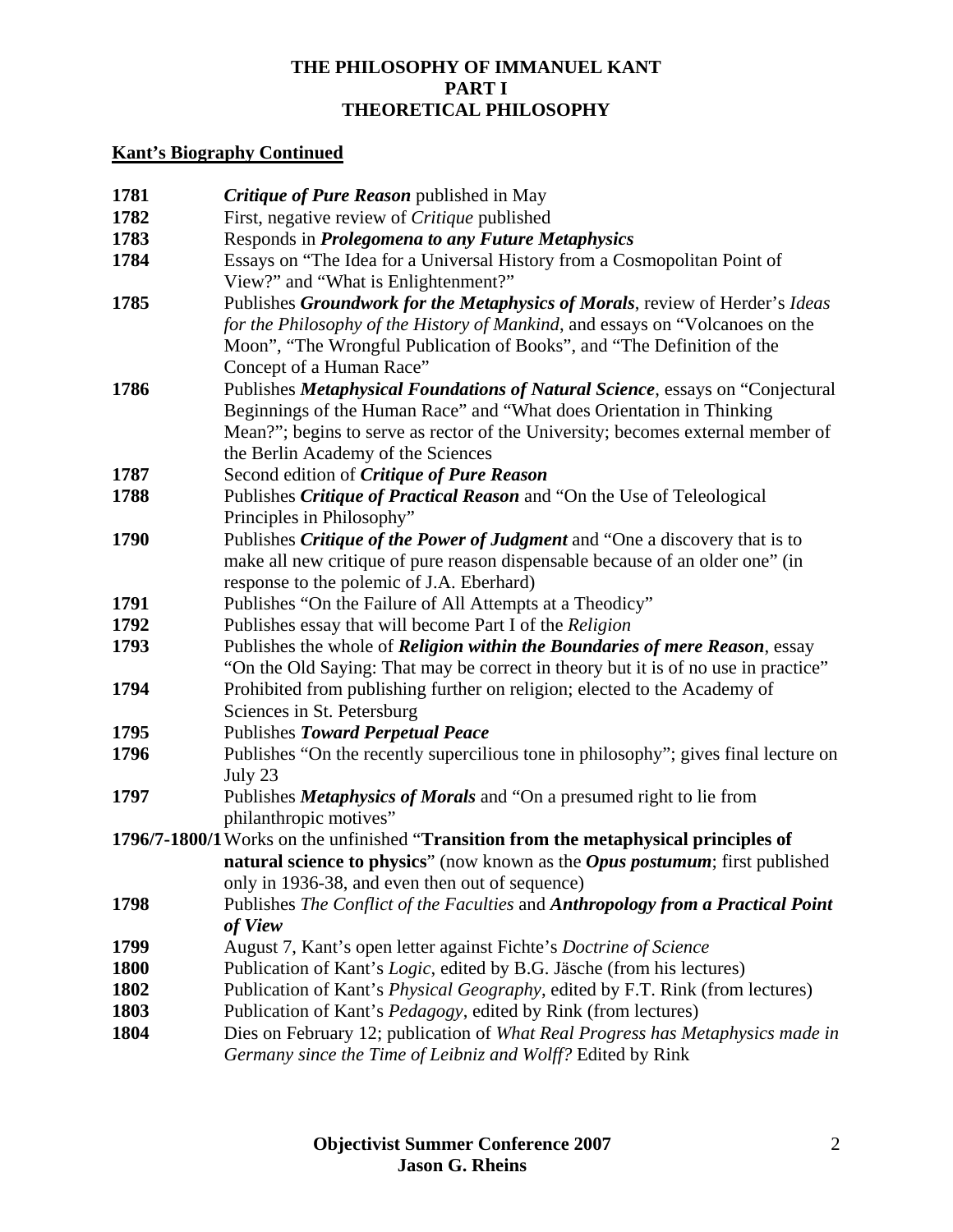# **Intellectual Currents in Kant's Lifetime**

# *David Hume and his German Reception*

| 1711   | April 26, Hume born in Edinburgh                                                                                                    |
|--------|-------------------------------------------------------------------------------------------------------------------------------------|
| 1739   | Hume's A Treatise of Human Nature (3 vols) is published. Only 1000 copies are                                                       |
|        | printed and its reception is poor                                                                                                   |
| 1748   | Hume publishes An Enquiry Concerning Human Understanding                                                                            |
| 1751   | Hume publishes An Enquiry Concerning the Principles of Morals                                                                       |
| 1753   | Hume publishes <i>Essays and Treatises on Several Subjects</i> (A four-volume<br>collection of his works)                           |
| 1756   | Sulzer publishes German translation of Hume's <i>Essays and Treatises</i> , including<br>the Enquiry Concerning Human Understanding |
| 1771   | Hamann publishes a German translation of the conclusion of Bk I of the Treatise                                                     |
| 1772   | Anonymous German translation of Beattie's attack on Hume, which contained<br>quotations from the <i>Treatise</i>                    |
| 1776   | August 25, Hume dies                                                                                                                |
| 1778-9 | Posthumous publication of Hume's Dialogues concerning Natural Religion                                                              |
| 1790   | Jakob publishes the first German translation of Hume's Treatise                                                                     |

# *Pantheism Controversy*

| 1780    | Alleged conversations between Lessing and Jacobi                             |
|---------|------------------------------------------------------------------------------|
| 1781    | Death of Gotthold Lessing, February 15                                       |
| 1785    | F.H. Jacobi's Letters concerning the Doctrines of Spinoza launches Pantheist |
|         | Controversy                                                                  |
| 1786    | Death of Moses Mendelssohn, January 4                                        |
| 1786    | Kant rejects both sides in "What does Orientation in Thinking Mean?"         |
| 1786-87 | K. L. Reinhold (1757-1823) publishes Letters on the Kantian Philosophy       |

# *Rise of German Idealism*

| 1787       | F.H. Jacobi criticizes Transcendental Idealism in David Hume on Beliefs, or               |
|------------|-------------------------------------------------------------------------------------------|
|            | <b>Idealism and Realism</b>                                                               |
| 1789, 1791 | Reinhold publishes his Essay towards a New Theory of the Faculty of                       |
|            | Representation and then New Theory of Human Understanding; later Foundation               |
|            | of Philosophical Knowledge (1791)                                                         |
| 1790       | Salomon Maimon (1754-1800) publishes <i>Investigation of the Transcendental</i>           |
|            | <i>Philosophy</i> (Kant had said that of all his critics, Maimon understood him best)     |
| 1792       | Schulze publishes Aenesidemus (skeptical critique of Kant and Reinhold)                   |
| 1794       | Fichte publishes his "Review of <i>Aenesidemus</i> " and then the first three sections of |
|            | the first edition of his <i>Doctrine of Science</i> ; German Idealism is well under way.  |
| 1799       | August 7, Kant's open letter against Fichte's <i>Doctrine of Science</i>                  |
| 1796-1801* | Kant's Opus Postumum contains the Selbstsetzunglehre – the Doctrine of                    |
|            | Self-positing.                                                                            |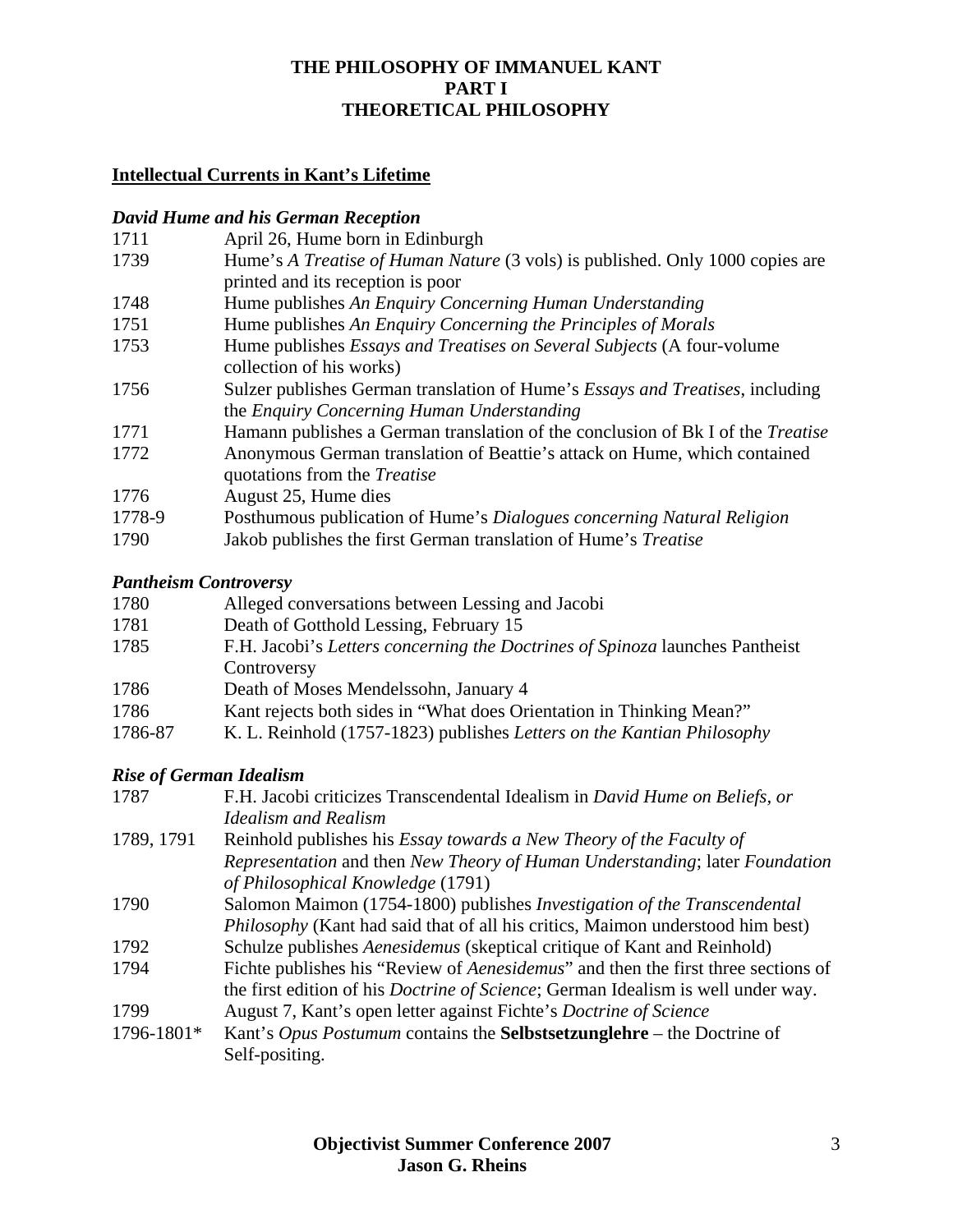## **Philosophical Timeline: The "Early-Modern Period" – Descartes to Kant**

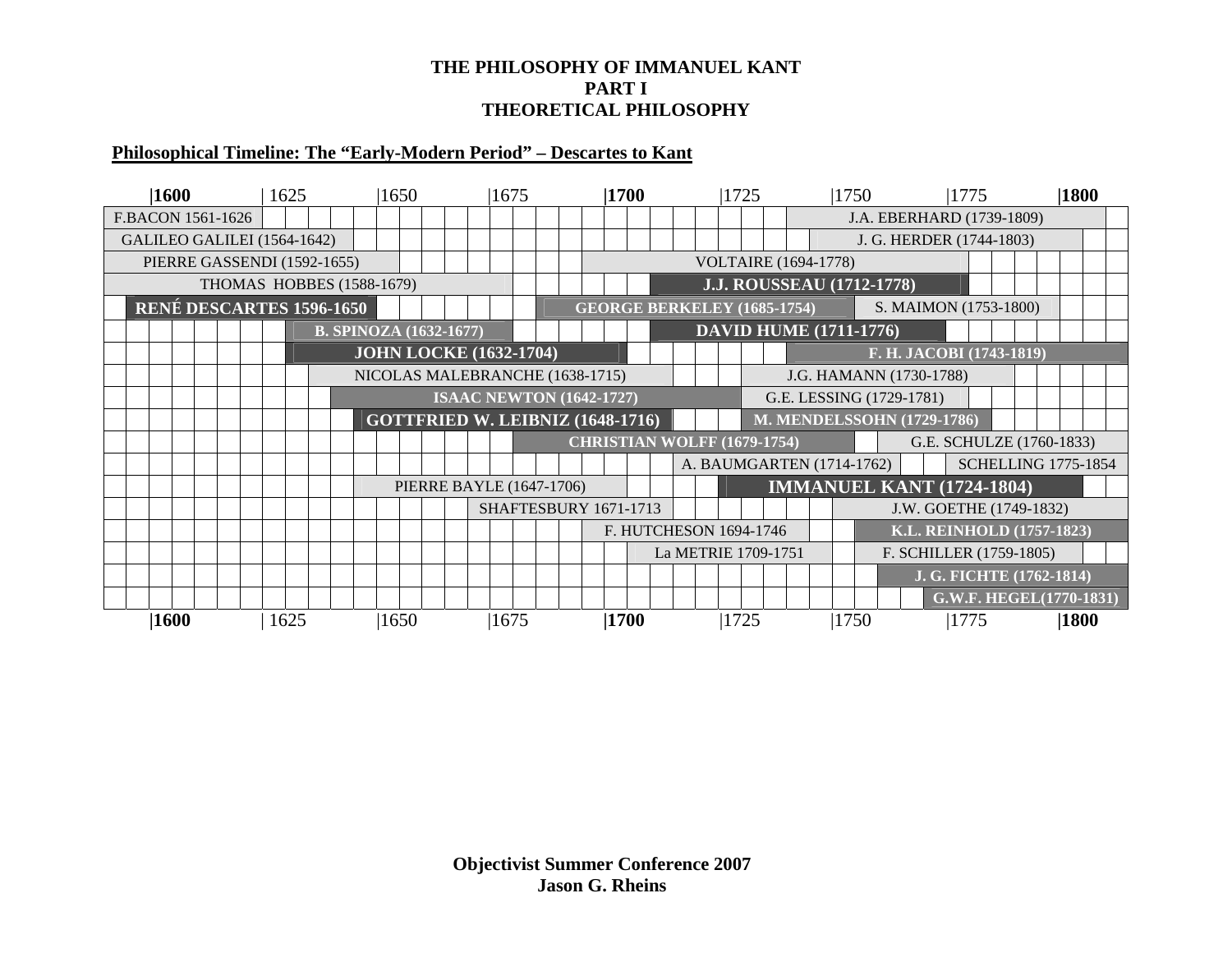#### **Select Bibliography**

#### **Primary Texts**

There are many options for reading Kant in German, although the Akademie editions of his works are the scholarly standard

For translations, I recommend the following:

#### *Critique of Pure Reason.* **trr. and edd. Paul Guyer and Allen Wood. Cambridge: Cambridge University Press, 1998**.

– The Guyer & Wood translation is the definitive translation of the *Critique* into English*.* (Norman Kemp-Smith's translation is serviceable, but it has been completely surpassed by the Cambridge volume.) Accept no substitute.

#### *Prolegomena to Any Future Metaphysics.* **tr.ed. Gary Hatfield. Cambridge: Cambridge University Press, 1997.**

-Kant wrote the *Prolegomena* in 1783 as a more accessible introduction to the critical philosophy of the *Critique of Pure Reason.* It is easier to understand and quite shorter. If you find reading the *Critique* too daunting, then start with the *Prolegomena*. This particular edition of the *Prolegomena* can also be found in *Theoretical Philosophy after 1781 (The Cambridge Edition of the Works of Immanuel Kant in Translation)* eds. Henry Allison and Peter Heath. Cambridge: Cambridge University Press, 2002. However, that volume is only available in hardcover and is quite expensive.

#### *Metaphysical Foundations of Natural Science* **tr. and ed. Michael Friedman**. **Cambridge: Cambridge University Press, 2004.**

-In this 1786 work Kant attempts to establish the foundations of physics from the categories and the supplemental (empirical) definition of "matter as the movable". It is extremely interesting, but also very challenging. Like the *Prolegomena* edition above, This translation can also be found in *Theoretical Philosophy after 1781 (The Cambridge Edition of the Works of Immanuel Kant in Translation)* eds. Henry Allison and Peter Heath. Cambridge: Cambridge University Press, 2002.

#### *Critique of the Power of Judgment.* **Ed. Paul Guyer Tr. Eric Matthews**. **Cambridge: Cambridge University Press, 2001.**

- In Kant's third and final critique of 1790, he gives a unified account of aesthetics and teleology based on the power of judgment. He claims that judgment, through our experiences of the beautiful, the sublime, and the apparent purposiveness in nature, helps to bridge the gap between nature and freedom or the (theoretical) understanding and (practical) reason. This is far and away the best translation of this crucial work into English

#### *Groundwork for the Metaphysics of Morals*. **Ed. and Tr. Allen W. Wood. New Haven: Yale University Press, 2002.**

-There is another very good translation of this by Gregor in *Practical Philosophy* (below), but I find the Wood translation to be clearer.

#### *Practical Philosophy* **(The Cambridge Edition of the Works of Immanuel Kant in Translation)***.* **Edd. Mary Gregor and Allan Wood**. **Cambridge: Cambridge University Press, 1999.**

-Contains all of Kant's most important works on moral philosophy (excluding the *Religion*,) including Gregor's translation of *The Critique of Practical Reason*.

#### *Religion and Rational Theology***. eds. Allen Wood and George di Giovanni. Cambridge: Cambridge University Press, 2001.**

- Contains the best translation of *Religion within the Boundaries of Mere Reason* is by Allen Wood and George di Giovanni. It is available with a number of other important works in

> **Objectivist Summer Conference 2007** 1 **Jason G. Rheins**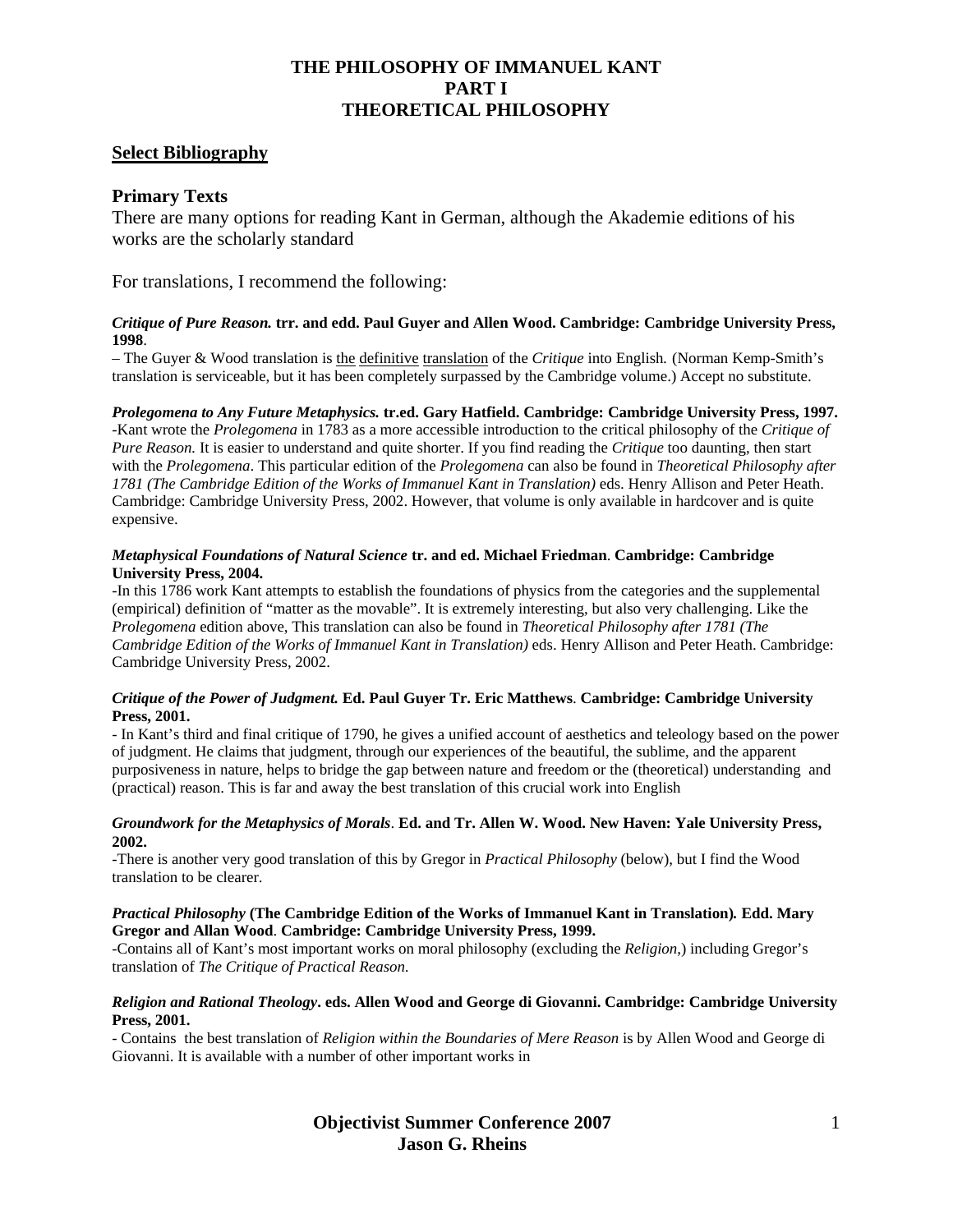#### **Select Bibliography Continued**

#### **Secondary Texts**

Here, I focus on books about Kant's theoretical philosophy, especially the first Critique, and general works about him and his thought. In addition to these, I also recommend the *Cambridge Companion to Kant*, and the *Companion to Kant and Modern Philosophy*.

#### **Biography**

The standard biography for Kant is: *Kant: A Biography.* **Manfred Keuhn. Cambridge: 2001.** 

#### **General Introduction to Kant**

In my opinion, the best general introduction to Kant is Paul Guyer's new book, *Kant*. (Routledge: 2006). Also good is Allen Wood's *Kant* (Blackwell: 2004)

Here are a few of the most relevant works on Kant's theoretical philosophy:

*Kant and the Claims of Knowledge*. Paul Guyer. Cambridge: 1987.

Kant's Transcendental *Idealism*. (2<sup>nd</sup> Edition). Henry Allison. Yale University Press: 2004. -I do not personally agree with Allison's interpretation of Kant, but it is highly influential.

*Kant and the Capacity to Judge*. Beatrice Longuenesse. Princeton University Press: 2001.

*Kant's Theory of Freedom*. Henry Allison. Cambridge University Press: 1990.

*Kant and the Exact Sciences*. Michael Friedman. Harvard University Press: 1998 (reissue) - A kind of weird interpretation, but fascinating.

*A Commentary on Kant's Critique of Practical Reason*. Lewis White Beck. University of Chicago Press: 1996 (reprint edition)

-Lewis White Beck was one of the best Kant scholars of the  $20^{th}$  c. This work deals with Kant's  $2^{nd}$  Critique which is vital for understanding his theory of free will.

*A Commentary to Kant's Critique of Pure Reason*. (2nd Ed.) Norman Kemp-Smith. Macmillan: 2003. - This one is an oldie but a goody.

Although the following are not necessarily excellent exegeses of Kant (though Schopenhauer's is quite good), they represent some of the most interesting and influential philosophical engagements with the *Critique of Pure Reason*:

*Letters on the Kantian Philosophy*. K.L. Reinhold. Ed. Karl Ameriks. Tr. James Hebbeler. Cambridge University Press: 2006.

- These letters were the form in which most philosophers first became acquainted with Kantianism in the 1780's. This edition also has an excellent introduction about the Pantheism debate and Reinhold's philosophy.

*Between Kant and Hegel*: *Texts in the Development of Post-Kantian Idealism*. Eds George di Giovanni & H.S.Harris - Some of the most interesting texts from the first generation of Kant's critics and followers.

*The World as Will and Representation* (vol 1). Arthur Schopenhauer. -The the first volume's appendix on Kant is just fascinating. One of the best things ever written about Kant.

#### **Objectivist Summer Conference 2007** 2 **Jason G. Rheins**